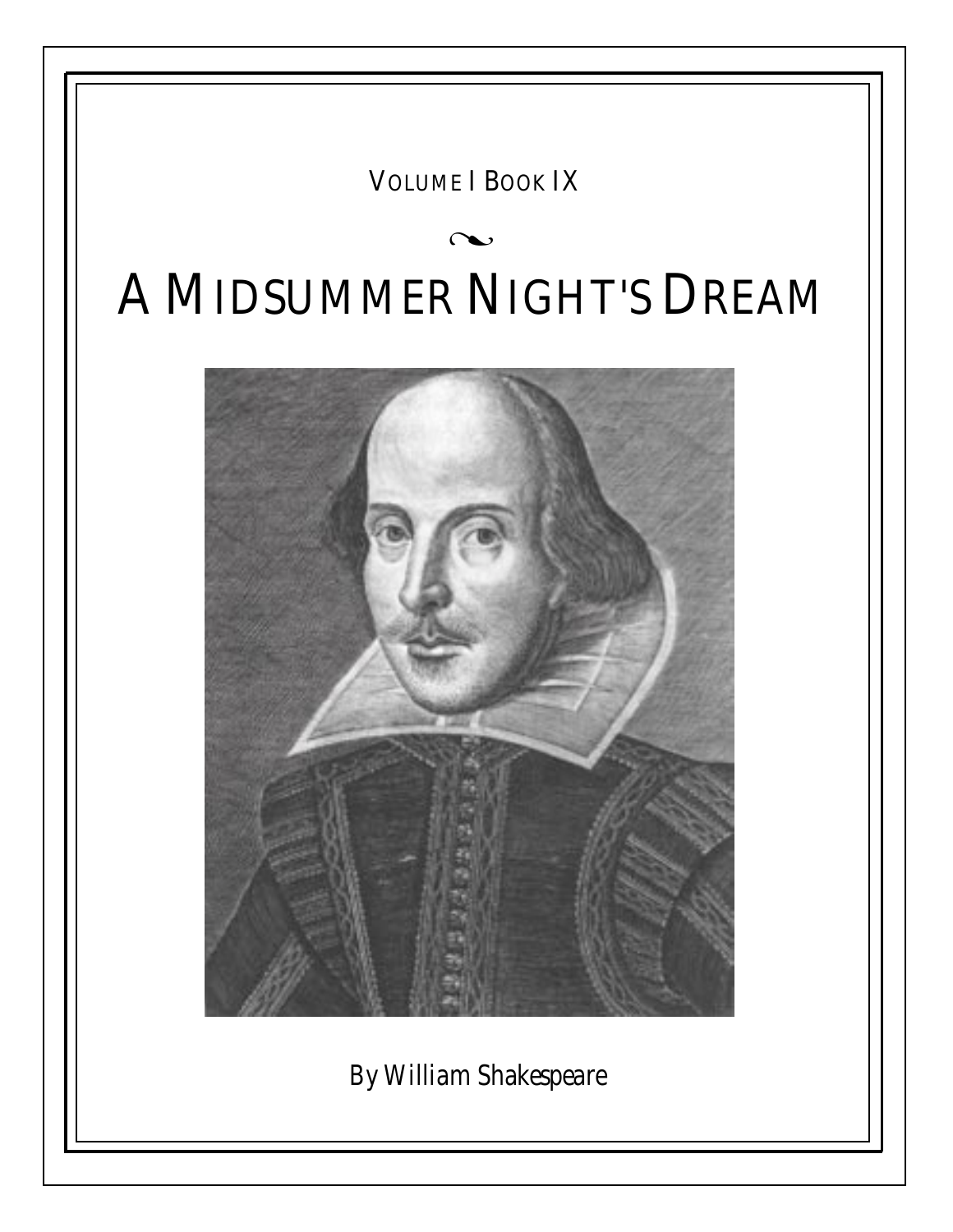### *Dramatis Personae*



THESEUS *Duke of Athens.* EGEUS *father to Hermia.* PHILOSTRATE *master of the revels to Theseus.* QUINCE *a carpenter.* SNUG *a joiner.* BOTTOM *a weaver.* FLUTE *a bellows-mender.* SNOUT *a tinker.* STARVELING *a tailor.* LYSANDER *in love with* D**EMETRIUS** 

HIPPOLYTA *queen of the Amazons, betrothed to Theseus.* HERMIA *daughter to Egeus, in love with Lysander.* HELENA *in love with Demetrius.* OBERON *king of the fairies.* TITANIA *queen of the fairies.* PUCK *or Robin Goodfellow.* PEASEBLOSSOM *fairies.* **COBWEB MOTH MUSTARDSEED** 

*Other fairies attending their King and Queen. (FAIRY) Attendants on Theseus and Hippolyta.*

SCENE *Athens, and a wood near it.*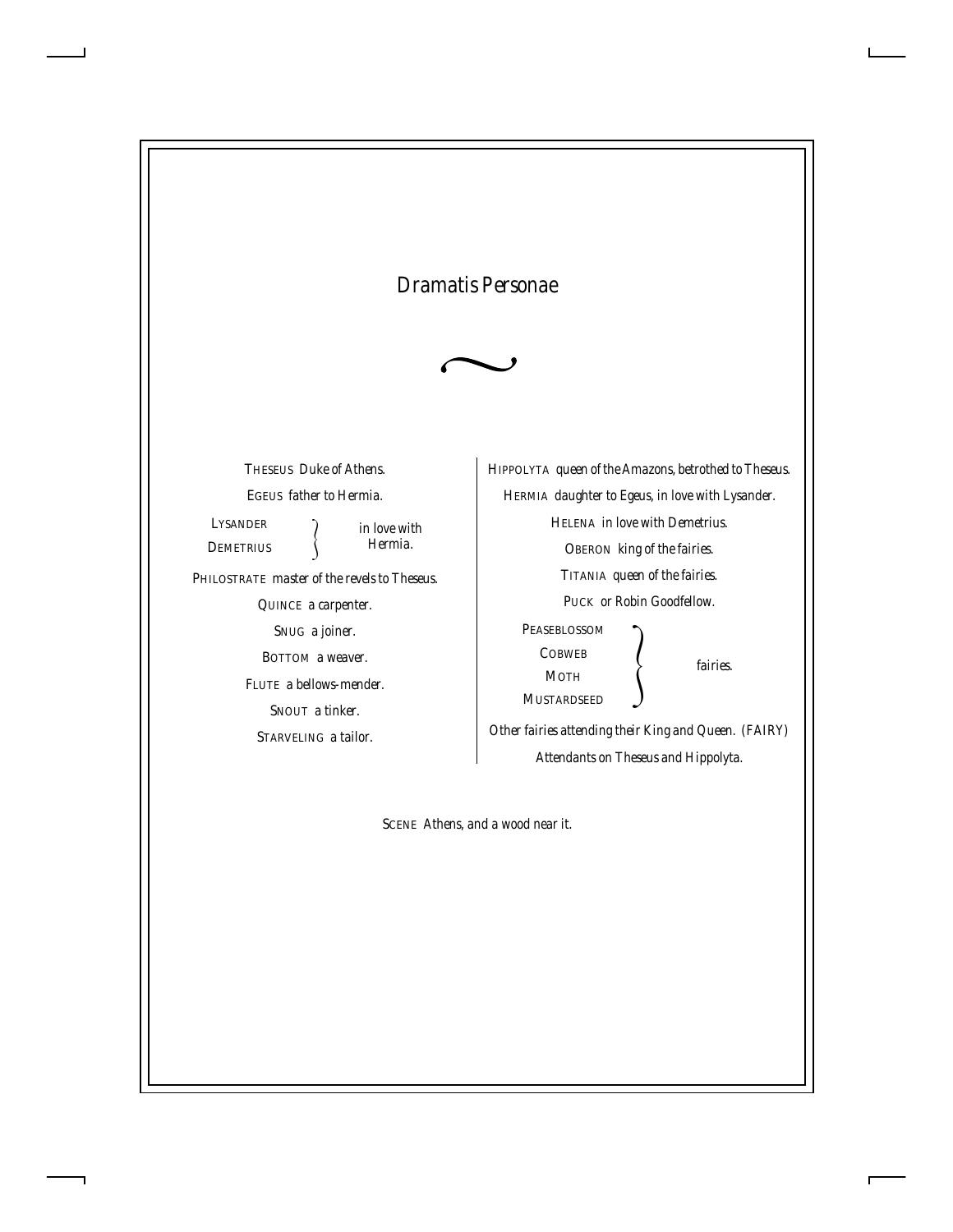## *A Midsummer Night's Dream*



#### ACT I

SCENE I *Athens. The palace of THESEUS.*

#### *[Enter THESEUS, HIPPOLYTA, PHILOSTRATE, and Attendants]*

*THESEUS* Now, fair Hippolyta, our nuptial hour Draws on apace; four happy days bring in Another moon: but, O, methinks, how slow This old moon wanes! She lingers my desires, Like to a step-dame or a dowager Long withering out a young man revenue.

*HIPPOLYTA* Four days will quickly steep themselves in night;

Four nights will quickly dream away the time; And then the moon, like to a silver bow New-bent in heaven, shall behold the night Of our solemnities.

*THESEUS* Go, Philostrate, Stir up the Athenian youth to merriments; Awake the pert and nimble spirit of mirth; Turn melancholy forth to funerals; The pale companion is not for our pomp.

#### *[Exit PHILOSTRATE]*

Hippolyta, I woo'd thee with my sword, And won thy love, doing thee injuries; But I will wed thee in another key, With pomp, with triumph and with revelling.

*[Enter EGEUS, HERMIA, LYSANDER, and DEMETRIUS]*

*EGEUS* Happy be Theseus, our renowned duke!

*THESEUS* Thanks, good Egeus: what's the news with thee?

*EGEUS* Full of vexation come I, with complaint Against my child, my daughter Hermia. Stand forth, Demetrius. My noble lord, This man hath my consent to marry her. Stand forth, Lysander: and my gracious duke, This man hath bewitch'd the bosom of my child; Thou, thou, Lysander, thou hast given her rhymes, And interchanged love-tokens with my child: Thou hast by moonlight at her window sung, With feigning voice verses of feigning love, And stolen the impression of her fantasy With bracelets of thy hair, rings, gawds, conceits, Knacks, trifles, nosegays, sweetmeats, messengers Of strong prevailment in unharden'd youth: With cunning hast thou filch'd my daughter's heart, Turn'd her obedience, which is due to me, To stubborn harshness: and, my gracious duke, Be it so she; will not here before your grace Consent to marry with Demetrius, I beg the ancient privilege of Athens, As she is mine, I may dispose of her: Which shall be either to this gentleman Or to her death, according to our law Immediately provided in that case.

*THESEUS* What say you, Hermia? Be advised fair maid: To you your father should be as a god; One that composed your beauties, yea, and one To whom you are but as a form in wax By him imprinted and within his power To leave the figure or disfigure it. Demetrius is a worthy gentleman.

*HERMIA* So is Lysander.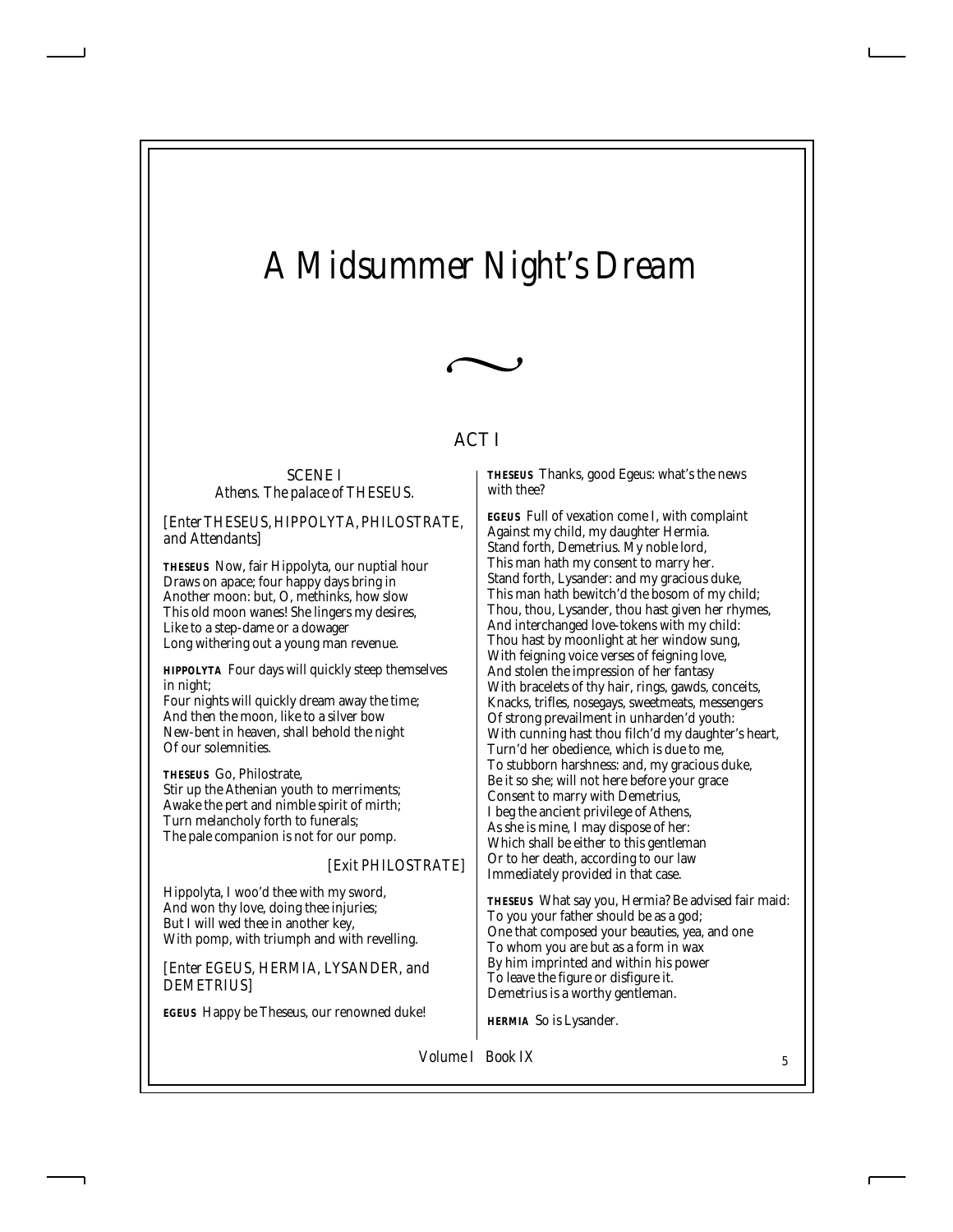*THESEUS* In himself he is; But in this kind, wanting your father's voice, The other must be held the worthier.

*HERMIA* I would my father look'd but with my eyes.

*THESEUS* Rather your eyes must with his judgment look.

*HERMIA* I do entreat your grace to pardon me. I know not by what power I am made bold, Nor how it may concern my modesty, In such a presence here to plead my thoughts; But I beseech your grace that I may know The worst that may befall me in this case, If I refuse to wed Demetrius.

*THESEUS* Either to die the death or to abjure For ever the society of men. Therefore, fair Hermia, question your desires; Know of your youth, examine well your blood, Whether, if you yield not to your father's choice, You can endure the livery of a nun, For aye to be in shady cloister mew'd, To live a barren sister all your life, Chanting faint hymns to the cold fruitless moon. Thrice-blessed they that master so their blood, To undergo such maiden pilgrimage; But earthlier happy is the rose distill'd, Than that which withering on the virgin thorn Grows, lives and dies in single blessedness.

*HERMIA* So will I grow, so live, so die, my lord, Ere I will my virgin patent up Unto his lordship, whose unwished yoke My soul consents not to give sovereignty.

*THESEUS* Take time to pause; and, by the nest new moon—

The sealing-day betwixt my love and me, For everlasting bond of fellowship— Upon that day either prepare to die For disobedience to your father's will, Or else to wed Demetrius, as he would; Or on Diana's altar to protest For aye austerity and single life.

*DEMETRIUS* Relent, sweet Hermia: and, Lysander, yield Thy crazed title to my certain right.

*LYSANDER* You have her father's love, Demetrius; Let me have Hermia's: do you marry him.

*EGEUS* Scornful Lysander!True, he hath my love, And what is mine my love shall render him. And she is mine, and all my right of her I do estate unto Demetrius.

*LYSANDER* I am, my lord, as well derived as he, As well possess'd; my love is more than his; My fortunes every way as fairly rank'd, If not with vantage, as Demetrius'; And, which is more than all these boasts can be, I am beloved of beauteous Hermia: Why should not I then prosecute my right? Demetrius, I'll avouch it to his head, Made love to Nedar's daughter, Helena, And won her soul; and she, sweet lady, dotes, Devoutly dotes, dotes in idolatry, Upon this spotted and inconstant man.

*THESEUS* I must confess that I have heard so much, And with Demetrius thought to have spoke thereof; But, being over-full of self-affairs, My mind did lose it. But, Demetrius, come; And come, Egeus; you shall go with me, I have some private schooling for you both. For you, fair Hermia, look you arm yourself To fit your fancies to your father's will; Or else the law of Athens yields you up— Which by no means we may extenuate— To death, or to a vow of single life. Come, my Hippolyta: what cheer, my love? Demetrius and Egeus, go along: I must employ you in some business Against our nuptial and confer with you Of something nearly that concerns yourselves.

*EGEUS* With duty and desire we follow you.

#### *[Exeunt all but LYSANDER and HERMIA]*

*LYSANDER* How now, my love! Why is your cheek so pale?

How chance the roses there do fade so fast?

*HERMIA* Belike for want of rain, which I could well Beteem them from the tempest of my eyes.

*LYSANDER* Ay me! For aught that I could ever read, Could ever hear by tale or history, The course of true love never did run smooth; But, either it was different in blood,—

*HERMIA* O cross! Too high to be enthrall'd to low.

*LYSANDER* Or else misgraffed in respect of years,—

*HERMIA* O spite! Too old to be engaged to young.

*LYSANDER* Or else it stood upon the choice of friends,—

*HERMIA* O hell! To choose love by another's eyes.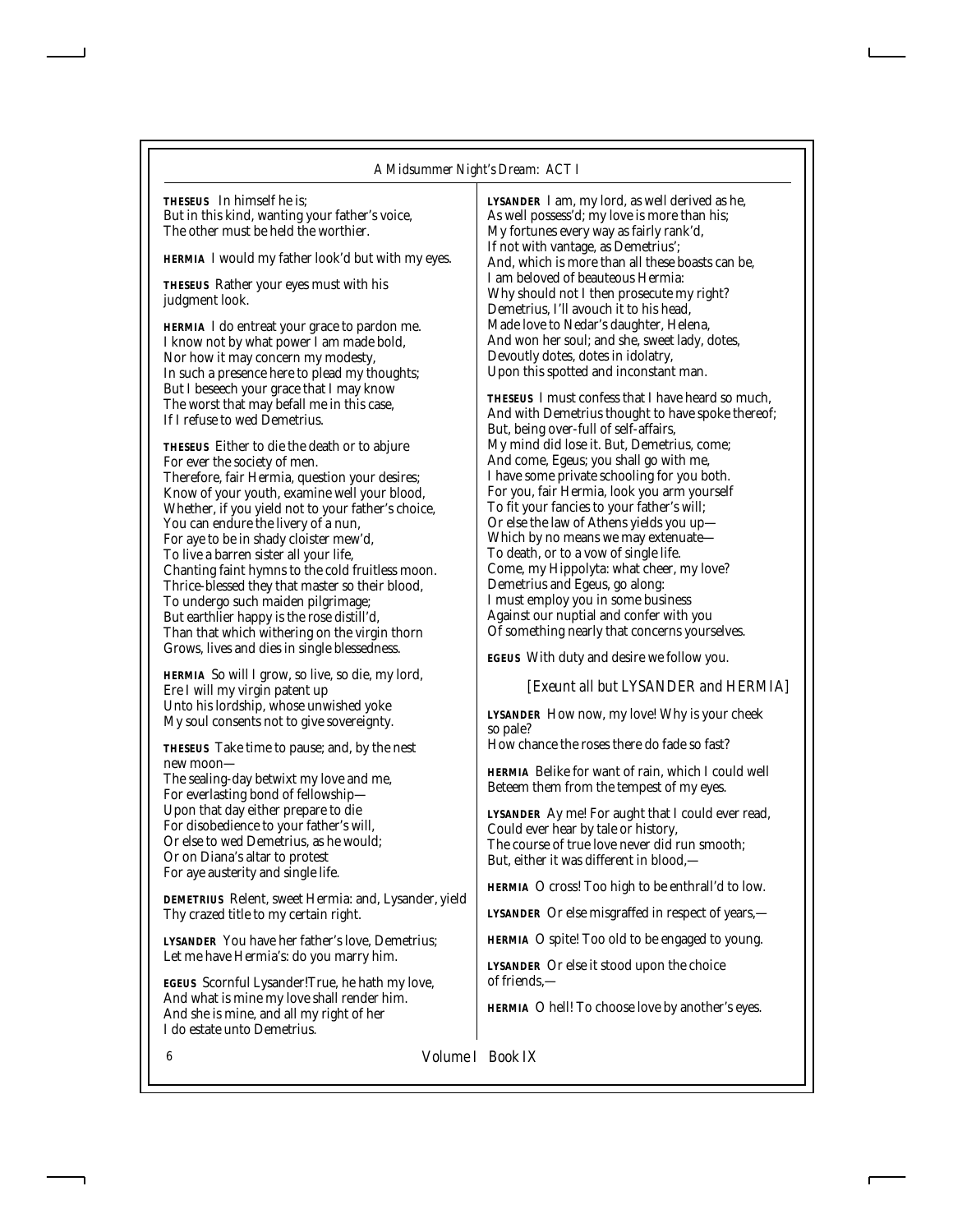#### *A Midsummer Night's Dream: ACT I*

*LYSANDER* Or, if there were a sympathy in choice, War, death, or sickness did lay siege to it, Making it momentany as a sound, Swift as a shadow, short as any dream; Brief as the lightning in the collied night, That, in a spleen, unfolds both heaven and earth, And ere a man hath power to say "Behold!" The jaws of darkness do devour it up: So quick bright things come to confusion.

*HERMIA* If then true lovers have been ever cross'd, It stands as an edict in destiny: Then let us teach our trial patience, Because it is a customary cross, As due to love as thoughts and dreams and sighs, Wishes and tears, poor fancy's followers.

*LYSANDER* A good persuasion: therefore, hear me, Hermia. I have a widow aunt, a dowager Of great revenue, and she hath no child: From Athens is her house remote seven leagues; And she respects me as her only son. There, gentle Hermia, may I marry thee; And to that place the sharp Athenian law Cannot pursue us. If thou lovest me then, Steal forth thy father's house to-morrow night; And in the wood, a league without the town, Where I did meet thee once with Helena, To do observance to a morn of May, There will I stay for thee.

*HERMIA* My good Lysander! I swear to thee, by Cupid's strongest bow, By his best arrow with the golden head, By the simplicity of Venus' doves, By that which knitteth souls and prospers loves, And by that fire which burn'd the Carthage queen, When the false Troyan under sail was seen, By all the vows that ever men have broke, In number more than ever women spoke, In that same place thou hast appointed me, To-morrow truly will I meet with thee.

*LYSANDER* Keep promise, love. Look, here comes Helena.

*[Enter HELENA]*

*HERMIA* God speed fair Helena! Whither away?

*HELENA* Call you me fair? That fair again unsay. Demetrius loves your fair: O happy fair! Your eyes are lode-stars; and your tongue's sweet air More tuneable than lark to shepherd's ear,

When wheat is green, when hawthorn buds appear. Sickness is catching: O, were favour so, Yours would I catch, fair Hermia, ere I go; My ear should catch your voice, my eye your eye, My tongue should catch your tongue's sweet melody. Were the world mine, Demetrius being bated, The rest I'd give to be to you translated. O, teach me how you look, and with what art You sway the motion of Demetrius' heart.

*HERMIA* I frown upon him, yet he loves me still.

*HELENA* O that your frowns would teach my smiles such skill!

*HERMIA* I give him curses, yet he gives me love.

*HELENA* O that my prayers could such affection move!

*HERMIA* The more I hate, the more he follows me.

*HELENA* The more I love, the more he hateth me.

*HERMIA* His folly, Helena, is no fault of mine.

*HELENA* None, but your beauty: would that fault were mine!

*HERMIA* Take comfort: he no more shall see my face; Lysander and myself will fly this place. Before the time I did Lysander see, Seem'd Athens as a paradise to me: O, then, what graces in my love do dwell, That he hath turn'd a heaven unto a hell!

*LYSANDER* Helen, to you our minds we will unfold: To-morrow night, when Phoebe doth behold Her silver visage in the watery glass, Decking with liquid pearl the bladed grass, A time that lovers' flights doth still conceal, Through Athens' gates have we devised to steal.

*HERMIA* And in the wood, where often you and I Upon faint primrose-beds were wont to lie, Emptying our bosoms of their counsel sweet, There my Lysander and myself shall meet; And thence from Athens turn away our eyes, To seek new friends and stranger companies. Farewell, sweet playfellow: pray thou for us; And good luck grant thee thy Demetrius! Keep word, Lysander: we must starve our sight From lovers' food till morrow deep midnight.

*LYSANDER* I will, my Hermia.

*[Exit HERMIA]*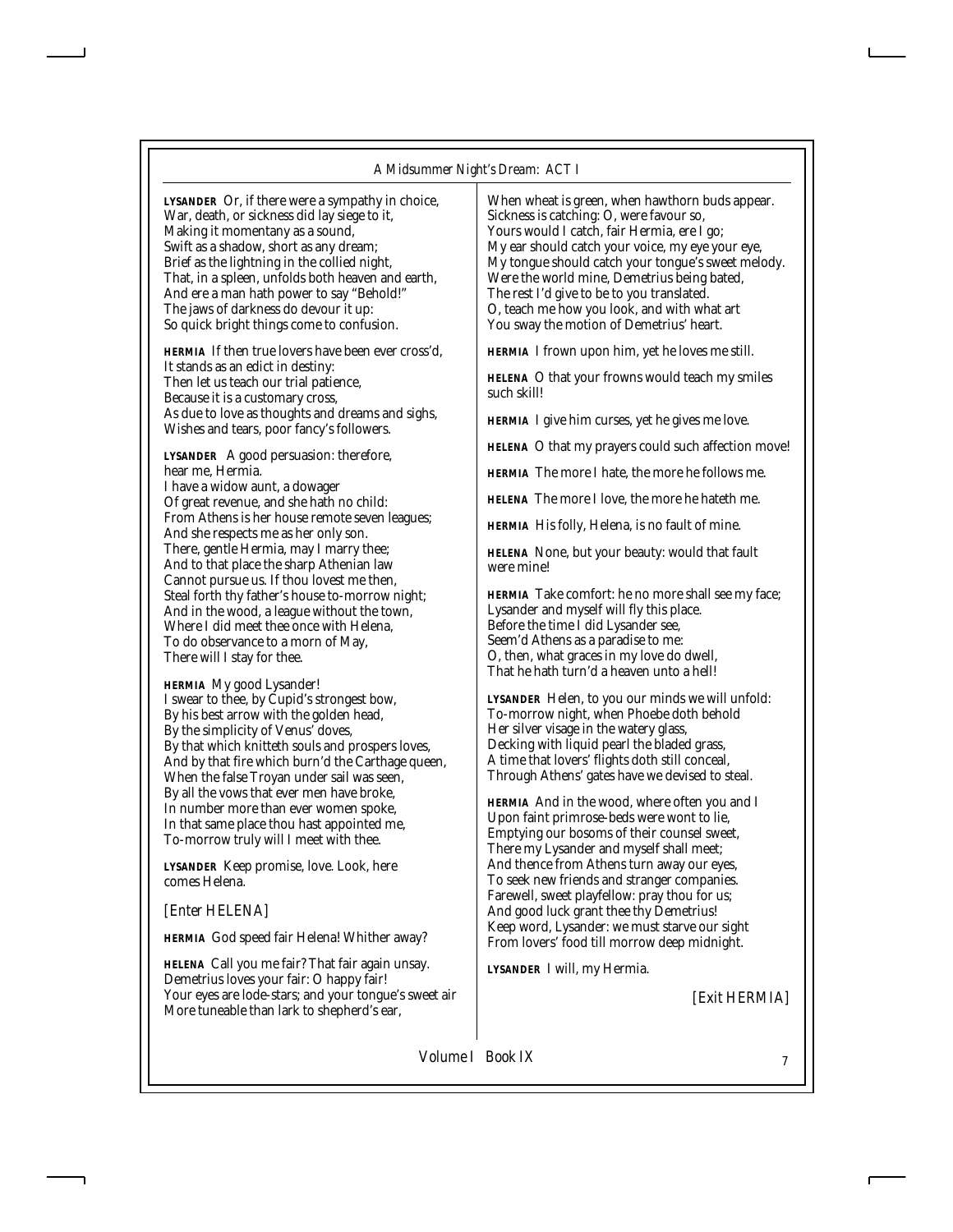Helena, adieu: As you on him, Demetrius dote on you!

*[Exit]*

*HELENA* How happy some o'er other some can be! Through Athens I am thought as fair as she. But what of that? Demetrius thinks not so; He will not know what all but he do know: And as he errs, doting on Hermia's eyes, So I, admiring of his qualities: Things base and vile, folding no quantity, Love can transpose to form and dignity: Love looks not with the eyes, but with the mind; And therefore is wing'd Cupid painted blind: Nor hath Love's mind of any judgement taste; Wings and no eyes figure unheedy haste: And therefore is Love said to be a child, Because in choice he is so oft beguiled. As waggish boys in game themselves forswear,

> So the boy Love is perjured every where: For ere Demetrius look'd on Hermia's eyne, He hail'd down oaths that he was only mine; And when this hail some heat from Hermia felt, So he dissolved, and showers of oaths did melt. I will go tell him of fair Hermia's flight: Then to the wood will he to-morrow night

Pursue her; and for this intelligence If I have thanks, it is a dear expense: But herein mean I to enrich my pain, To have his sight thither and back again.

#### *[Exit]*

SCENE II *Athens. QUINCE's house.*

*[Enter QUINCE, SNUG, BOTTOM, FLUTE, SNOUT, and STARVELING]*

*QUINCE* Is all our company here?

*BOTTOM* You were best to call them generally, man by man, according to the scrip.

*QUINCE* Here is the scroll of every man's name, which is thought fit, through all Athens, to play in our interlude before the duke and the duchess, on his wedding-day at night.

*BOTTOM* First, good Peter Quince, say what the play treatson, then read the names of the actors, and so grow to a point.

*QUINCE* Marry, our play is, The most lamentable comedy, and most cruel death of Pyramus and Thisby.

*BOTTOM* A very good piece of work, I assure you, and amerry. Now, good Peter Quince, call forth your actors by the scroll. Masters, spread yourselves.

*QUINCE* Answer as I call you. Nick Bottom, the weaver.

*BOTTOM* Ready. Name what part I am for, and proceed.

*QUINCE* You, Nick Bottom, are set down for Pyramus.

*BOTTOM* What is Pyramus? A lover, or a tyrant?

*QUINCE* A lover, that kills himself most gallant for love.

*BOTTOM* That will ask some tears in the true performing of it: if I do it, let the audience look to their eyes; I will move storms, I will condole in some measure. To the rest: yet my chief humour is for a tyrant: I could play Ercles rarely, or a part to tear a cat in, to make all split.

> The raging rocks And shivering shocks Shall break the locks Of prison gates; And Phibbus' car Shall shine from far And make and mar The foolish Fates.

This was lofty! Now name the rest of the players. This is Ercles' vein, a tyrant's vein; a lover is more condoling.

*QUINCE* Francis Flute, the bellows-mender.

*FLUTE* Here, Peter Quince.

*QUINCE* Flute, you must take Thisby on you.

*FLUTE* What is Thisby? A wandering knight?

*QUINCE* It is the lady that Pyramus must love.

*FLUTE* Nay, faith, let me not play a woman; I have a beard coming.

*QUINCE* That's all one: you shall play it in a mask, and you may speak as small as you will.

*BOTTOM* An I may hide my face, let me play Thisby too, I'll speak in a monstrous little voice. "Thisne, Thisne;" "Ah, Pyramus, lover dear! Thy Thisby dear, and lady dear!"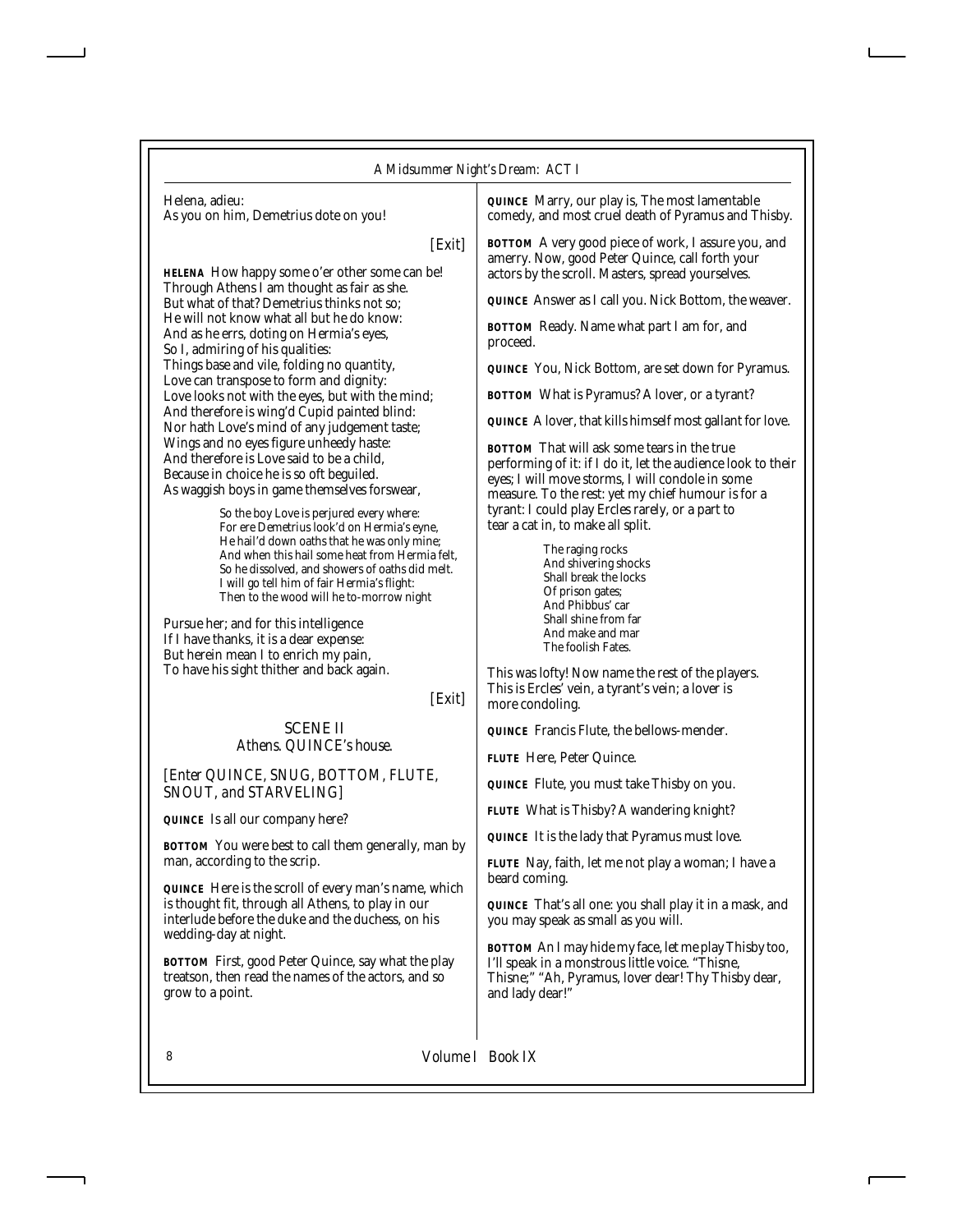|                                                                                                                                                                                                                                                                                                                                                                                                                                                                                                                                                                                                                      | A Midsummer Night's Dream: ACT II                                                                                                                                                                                                                                                                                                                                                                                                                                                                                                                                                                                                                                                                        |  |
|----------------------------------------------------------------------------------------------------------------------------------------------------------------------------------------------------------------------------------------------------------------------------------------------------------------------------------------------------------------------------------------------------------------------------------------------------------------------------------------------------------------------------------------------------------------------------------------------------------------------|----------------------------------------------------------------------------------------------------------------------------------------------------------------------------------------------------------------------------------------------------------------------------------------------------------------------------------------------------------------------------------------------------------------------------------------------------------------------------------------------------------------------------------------------------------------------------------------------------------------------------------------------------------------------------------------------------------|--|
| QUINCE No, no; you must play Pyramus: and, Flute,<br>you Thisby.                                                                                                                                                                                                                                                                                                                                                                                                                                                                                                                                                     | voice so that I will roar you as gently as any<br>sucking dove; I will roar you an 'twere any nightingale.                                                                                                                                                                                                                                                                                                                                                                                                                                                                                                                                                                                               |  |
| <b>BOTTOM</b> Well, proceed.<br><i>QUINCE</i> Robin Starveling, the tailor.<br>STARVELING Here, Peter Quince.<br><i>QUINCE</i> Robin Starveling, you must play<br>Thisby's mother.<br>Tom Snout, the tinker.<br>SNOUT Here, Peter Quince.<br><i>QUINCE</i> You, Pyramus' father: myself, Thisby's father:<br>Snug, the joiner; you, the lion's part: and, I hope, here<br>is a play fitted.<br><i>SNUG</i> Have you the lion's part written? Pray you, if it<br>be, give it me, for I am slow of study.<br><i>QUINCE</i> You may do it extempore, for it is nothing                                                  | QUINCE You can play no part but Pyramus; for<br>Pyramus is a sweet-faced man; a proper man, as one<br>shall see in a summer's day; a most lovely<br>gentleman-like man: therefore you must needs<br>play Pyramus.<br><b>BOTTOM</b> Well, I will undertake it. What beard were I<br>bestto play it in?<br>QUINCE Why, what you will.<br><b>BOTTOM</b> I will discharge it in either your straw-colour<br>beard, your orange-tawny beard, your purple-in-grain<br>beard, or your French-crown-colour beard, your<br>perfect yellow.<br>QUINCE Some of your French crowns have no hair at<br>all, and then you will play bare-faced. But, masters,<br>here are your parts: and I am to entreat you, request |  |
| but roaring.<br><b>BOTTOM</b> Let me play the lion too: I will roar, that I will<br>do any man's heart good to hear me; I will roar,<br>that I will make the duke say "Let him roar again,<br>let him roar again."<br><i>QUINCE</i> An you should do it too terribly, you would<br>fright the duchess and the ladies, that they would<br>shriek; and that were enough to hang us all.<br>ALL That would hang us, every mother's son.<br><b>BOTTOM</b> I grant you, friends, if that you should fright<br>the ladies out of their wits, they would have no more<br>discretion but to hang us: but I will aggravate my | you and desire you, to con them by to-morrow night;<br>and meet me in the palace wood, a mile without the<br>town, by moonlight; there will we rehearse, for if<br>we meet in the city, we shall be dogged with<br>company, and our devices known. In the meantime I<br>will draw a bill of properties, such as our play<br>wants. I pray you, fail me not.<br><b>BOTTOM</b> We will meet; and there we may rehearse<br>most obscenely and courageously. Take pains; be<br>perfect: adieu.<br><i>QUINCE</i> At the duke's oak we meet.<br><b>BOTTOM</b> Enough; hold or cut bow-strings.<br>[Exeunt]                                                                                                     |  |
| <b>ACT II</b>                                                                                                                                                                                                                                                                                                                                                                                                                                                                                                                                                                                                        |                                                                                                                                                                                                                                                                                                                                                                                                                                                                                                                                                                                                                                                                                                          |  |
|                                                                                                                                                                                                                                                                                                                                                                                                                                                                                                                                                                                                                      |                                                                                                                                                                                                                                                                                                                                                                                                                                                                                                                                                                                                                                                                                                          |  |

#### SCENE I *A wood near Athens.*

*[Enter, from opposite sides, a Fairy, and PUCK]*

*PUCK* How now, spirit! Whither wander you?

*FAIRY* Over hill, over dale, Thorough bush, thorough brier, Over park, over pale, Thorough flood, thorough fire, I do wander everywhere,

Swifter than the moon's sphere; And I serve the fairy queen, To dew her orbs upon the green. The cowslips tall her pensioners be: In their gold coats spots you see; Those be rubies, fairy favours, In those freckles live their savours:

I must go seek some dewdrops here And hang a pearl in every cowslip's ear. Farewell, thou lob of spirits; I'll be gone: Our queen and all our elves come here anon.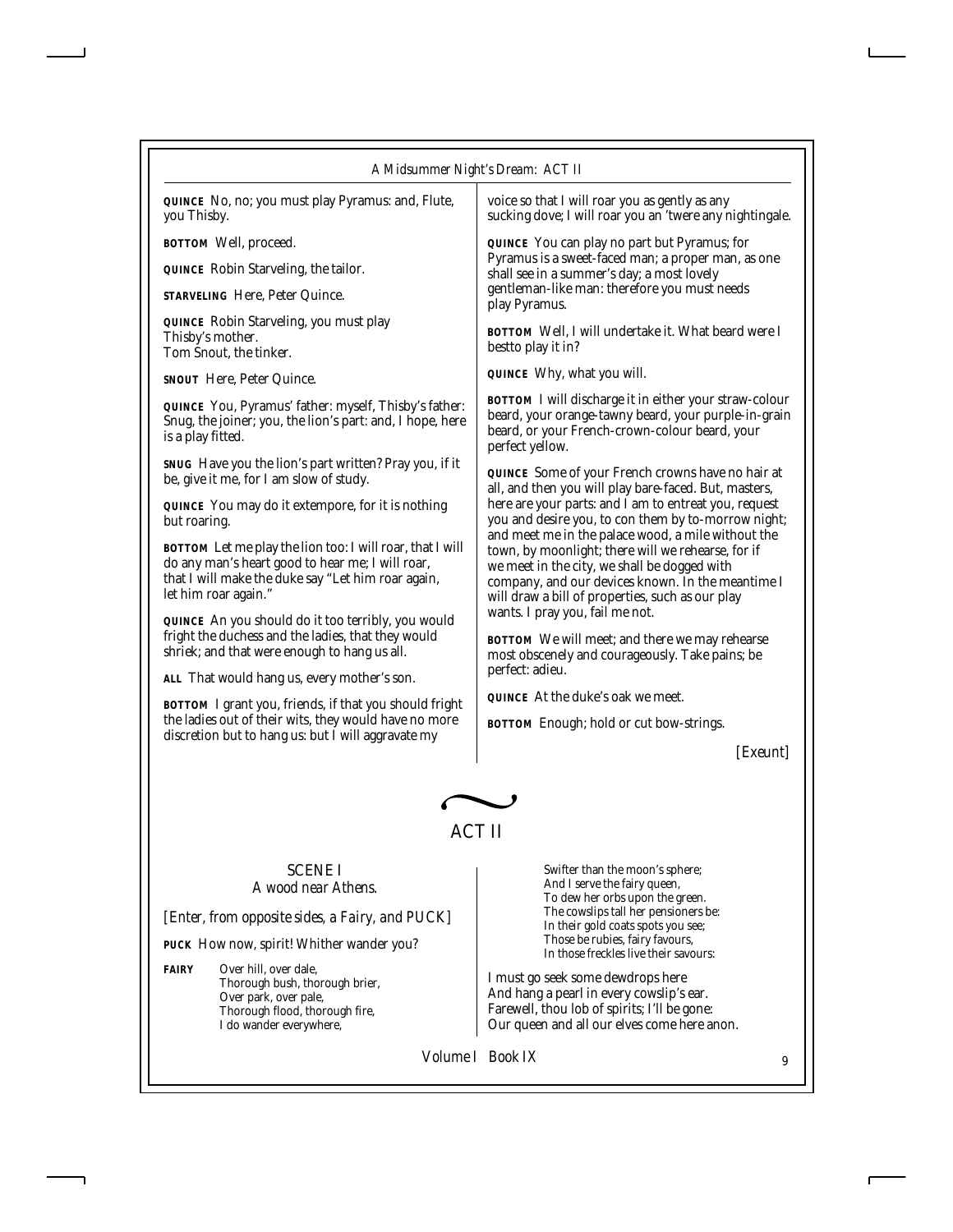*PUCK* The king doth keep his revels here to-night: Take heed the queen come not within his sight; For Oberon is passing fell and wrath, Because that she as her attendant hath A lovely boy, stolen from an Indian king; She never had so sweet a changeling; And jealous Oberon would have the child Knight of his train, to trace the forests wild; But she perforce withholds the loved boy, Crowns him with flowers and makes him all her joy: And now they never meet in grove or green, By fountain clear, or spangled starlight sheen, But, they do square, that all their elves for fear Creep into acorn-cups and hide them there.

*FAIRY* Either I mistake your shape and making quite, Or else you are that shrewd and knavish sprite Call'd Robin Goodfellow: are not you he That frights the maidens of the villagery; Skim milk, and sometimes labour in the quern And bootless make the breathless housewife churn; And sometime make the drink to bear no barm; Mislead night-wanderers, laughing at their harm? Those that Hobgoblin call you and sweet Puck, You do their work, and they shall have good luck: Are not you he?

*PUCK* Thou speak'st aright; I am that merry wanderer of the night. I jest to Oberon and make him smile When I a fat and bean-fed horse beguile, Neighing in likeness of a filly foal: And sometime lurk I in a gossip's bowl, In very likeness of a roasted crab, And when she drinks, against her lips I bob And on her wither'd dewlap pour the ale. The wisest aunt, telling the saddest tale, Sometime for three-foot stool mistaketh me; Then slip I from her bum, down topples she, And "tailor" cries, and falls into a cough; And then the whole quire hold their hips and laugh, And waxen in their mirth and neeze and swear A merrier hour was never wasted there. But, room, fairy! Here comes Oberon.

*FAIRY* And here my mistress. Would that he were gone!

*[Enter, from one side, OBERON, with his train; from the other, TITANIA, with hers]*

*OBERON* Ill met by moonlight, proud Titania.

*TITANIA* What, jealous Oberon! Fairies, skip hence: I have forsworn his bed and company.

*OBERON* Tarry, rash wanton: am not I thy lord?

*TITANIA* Then I must be thy lady: but I know When thou hast stolen away from fairy land, And in the shape of Corin sat all day, Playing on pipes of corn and versing love To amorous Phillida. Why art thou here, Come from the farthest Steppe of India? But that, forsooth, the bouncing Amazon, Your buskin'd mistress and your warrior love, To Theseus must be wedded, and you come To give their bed joy and prosperity.

*OBERON* How canst thou thus for shame, Titania, Glance at my credit with Hippolyta, Knowing I know thy love to Theseus? Didst thou not lead him through the glimmering night From Perigenia, whom he ravished? And make him with fair Ægle break his faith, With Ariadne and Antiopa?

*TITANIA* These are the forgeries of jealousy: And never, since the middle summer's spring, Met we on hill, in dale, forest or mead, By paved fountain or by rushy brook, Or in the beached margent of the sea, To dance our ringlets to the whistling wind, But with thy brawls thou hast disturb'd our sport. Therefore the winds, piping to us in vain, As in revenge, have suck'd up from the sea Contagious fogs; which falling in the land Have every pelting river made so proud That they have overborne their continents: The ox hath therefore stretch'd his yoke in vain, The ploughman lost his sweat, and the green corn Hath rotted ere his youth attain'd a beard; The fold stands empty in the drowned field, And crows are fatted with the murrion flock; The nine men's morris is fill'd up with mud, And the quaint mazes in the wanton green For lack of tread are undistinguishable: The human mortals want their winter here; No night is now with hymn or carol blest: Therefore the moon, the governess of floods, Pale in her anger, washes all the air, That rheumatic diseases do abound: And thorough this distemperature we see The seasons alter: hoary-headed frosts Far in the fresh lap of the crimson rose, And on old Hiems' thin and icy crown An odorous chaplet of sweet summer buds Is, as in mockery, set: the spring, the summer, The childing autumn, angry winter, change Their wonted liveries, and the mazed world, By their increase, now knows not which is which: And this same progeny of evils comes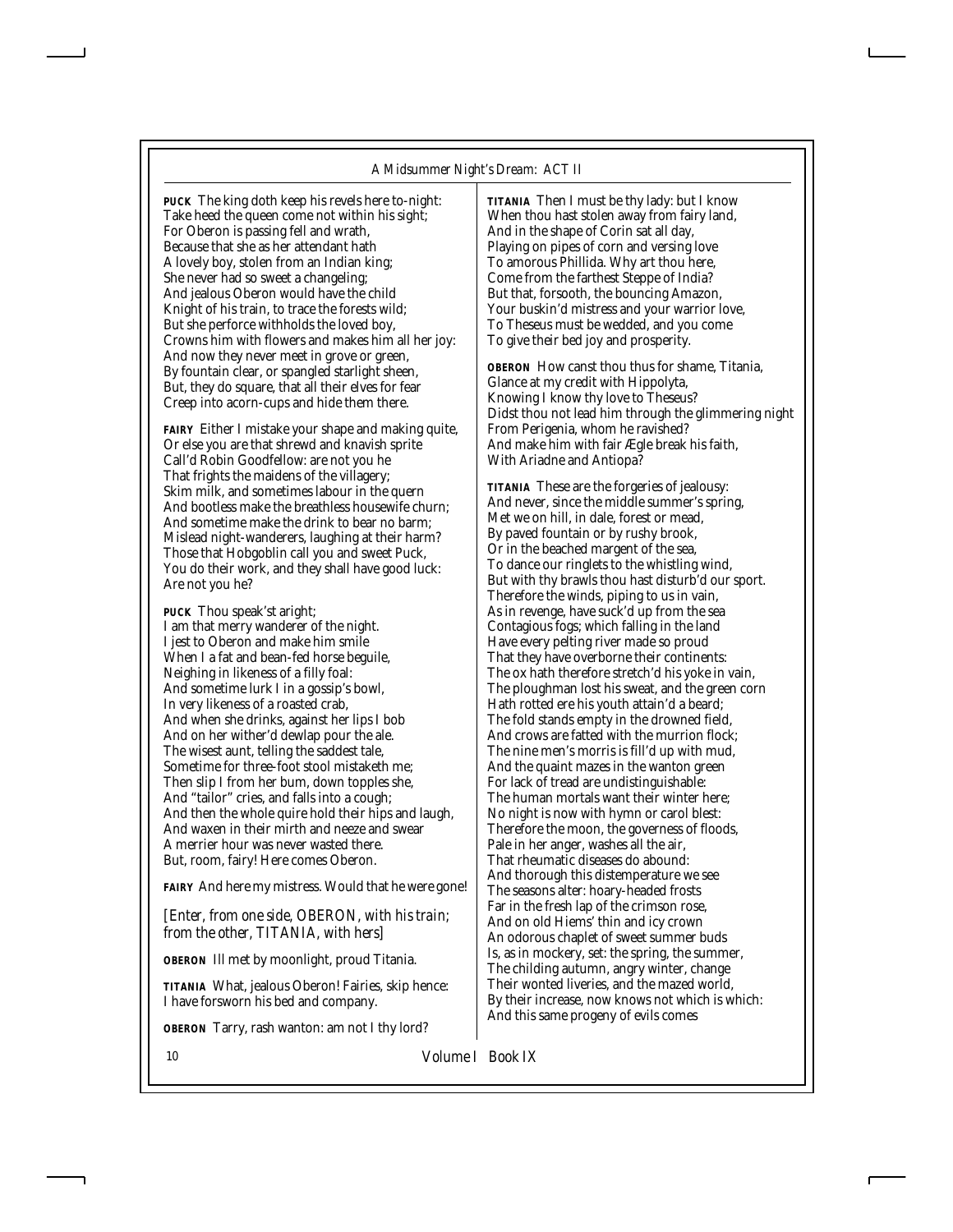From our debate, from our dissension; We are their parents and original.

*OBERON* Do you amend it then; it lies in you: Why should Titania cross her Oberon? I do but beg a little changeling boy, To be my henchman.

*TITANIA* Set your heart at rest: The fairy land buys not the child of me. His mother was a votaress of my order: And, in the spiced Indian air, by night, Full often hath she gossip'd by my side, And sat with me on Neptune's yellow sands, Marking the embarked traders on the flood, When we have laugh'd to see the sails conceive And grow big-bellied with the wanton wind; Which she, with pretty and with swimming gait Following,—her womb then rich with my young squire,—

Would imitate, and sail upon the land, To fetch me trifles, and return again, As from a voyage, rich with merchandise. But she, being mortal, of that boy did die; And for her sake do I rear up her boy, And for her sake I will not part with him.

*OBERON* How long within this wood intend you stay?

*TITANIA* Perchance till after Theseus' wedding-day. If you will patiently dance in our round And see our moonlight revels, go with us; If not, shun me, and I will spare your haunts.

*OBERON* Give me that boy, and I will go with thee.

*TITANIA* Not for thy fairy kingdom. Fairies, away! We shall chide downright, if I longer stay.

#### *[Exit TITANIA with her train]*

*OBERON* Well, go thy way: thou shalt not from this grove

Till I torment thee for this injury. My gentle Puck, come hither. Thou rememberest Since once I sat upon a promontory, And heard a mermaid on a dolphin's back Uttering such dulcet and harmonious breath That the rude sea grew civil at her song And certain stars shot madly from their spheres, To hear the sea-maid's music.

*PUCK* I remember.

*OBERON* That very time I saw, but thou couldst not, Flying between the cold moon and the earth,

Cupid all arm'd: a certain aim he took At a fair vestal throned by the west, And loosed his love-shaft smartly from his bow, As it should pierce a hundred thousand hearts; But I might see young Cupid's fiery shaft Quench'd in the chaste beams of the watery moon, And the imperial votaress passed on, In maiden meditation, fancy-free. Yet mark'd I where the bolt of Cupid fell: It fell upon a little western flower, Before milk-white, now purple with love's wound, And maidens call it love-in-idleness. Fetch me that flower; the herb I shew'd thee once: The juice of it on sleeping eye-lids laid Will make or man or woman madly dote Upon the next live creature that it sees. Fetch me this herb; and be thou here again Ere the leviathan can swim a league.

*PUCK* I'll put a girdle round about the earth In forty minutes.

*[Exit]*

*OBERON* Having once this juice, I'll watch Titania when she is asleep, And drop the liquor of it in her eyes. The next thing then she waking looks upon, Be it on lion, bear, or wolf, or bull, On meddling monkey, or on busy ape, She shall pursue it with the soul of love: And ere I take this charm from off her sight, As I can take it with another herb, I'll make her render up her page to me. But who comes here? I am invisible; And I will overhear their conference.

#### *[Enter DEMETRIUS, HELENA, following him]*

*DEMETRIUS* I love thee not, therefore pursue me not. Where is Lysander and fair Hermia? The one I'll slay, the other slayeth me. Thou told'st me they were stolen unto this wood; And here am I, and wode within this wood, Because I cannot meet my Hermia. Hence, get thee gone, and follow me no more.

*HELENA* You draw me, you hard-hearted adamant; But yet you draw not iron, for my heart Is true as steel: leave you your power to draw, And I shall have no power to follow you.

*DEMETRIUS* Do I entice you? Do I speak you fair? Or, rather, do I not in plainest truth Tell you, I do not, nor I cannot love you?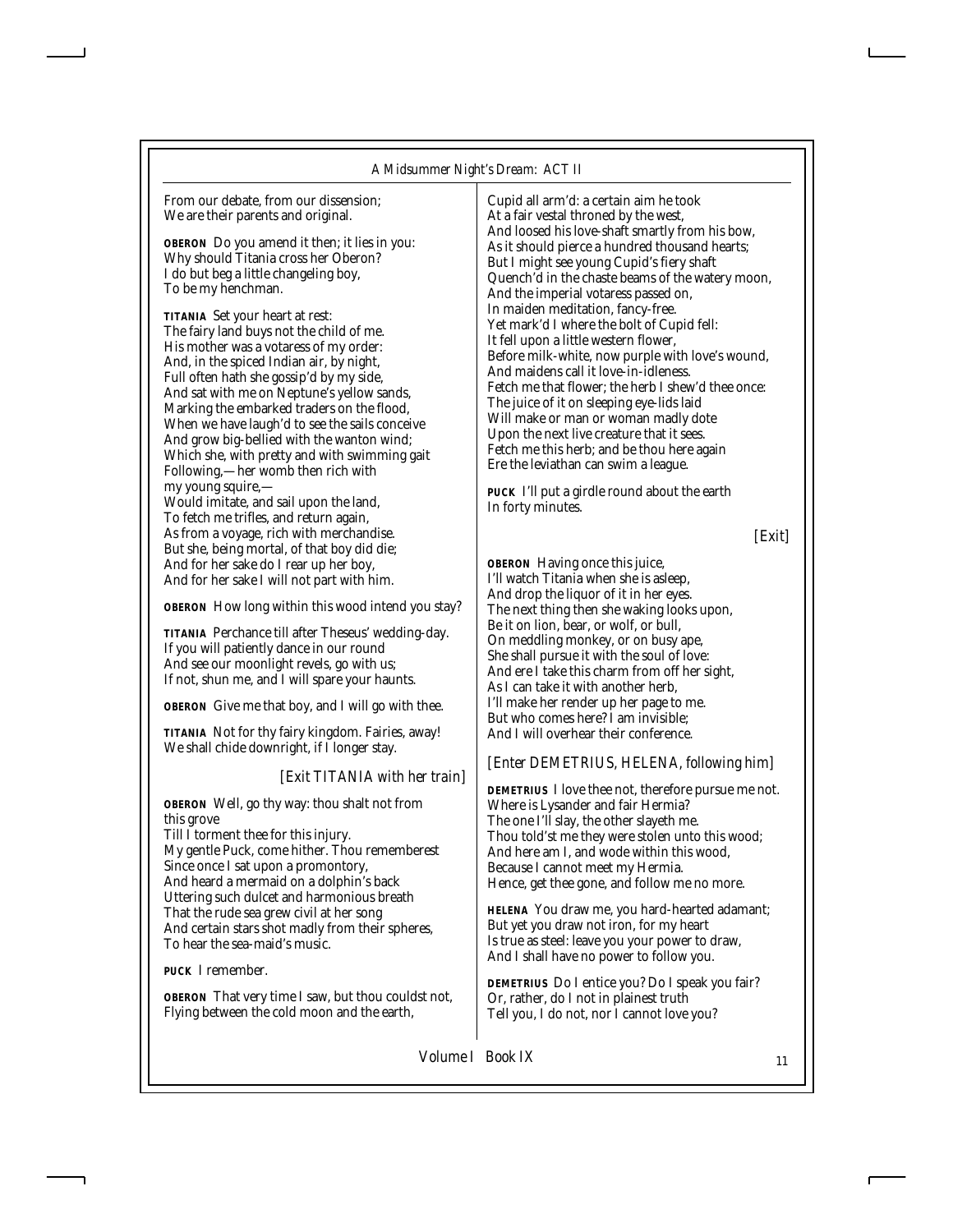#### *A Midsummer Night's Dream: ACT II*

*HELENA* And even for that do I love you the more. I am your spaniel; and, Demetrius, The more you beat me, I will fawn on you: Use me but as your spaniel, spurn me, strike me, Neglect me, lose me; only give me leave, Unworthy as I am, to follow you. What worser place can I beg in your love,— And yet a place of high respect with me,— Than to be used as you use your dog?

*DEMETRIUS* Tempt not too much the hatred of my spirit; For I am sick when I do look on thee.

*HELENA* And I am sick when I look not on you.

*DEMETRIUS* You do impeach your modesty too much, To leave the city and commit yourself Into the hands of one that loves you not; To trust the opportunity of night And the ill counsel of a desert place With the rich worth of your virginity.

*HELENA* Your virtue is my privilege: for that It is not night when I do see your face, Therefore I think I am not in the night; Nor doth this wood lack worlds of company, For you in my respect are all the world: Then how can it be said I am alone, When all the world is here to look on me?

*DEMETRIUS* I'll run from thee and hide me in the brakes,

And leave thee to the mercy of wild beasts.

*HELENA* The wildest hath not such a heart as you. Run when you will, the story shall be changed: Apollo flies, and Daphne holds the chase; The dove pursues the griffin; the mild hind Makes speed to catch the tiger; bootless speed, When cowardice pursues and valour flies.

*DEMETRIUS* I will not stay thy questions; let me go: Or, if thou follow me, do not believe But I shall do thee mischief in the wood.

*HELENA* Ay, in the temple, in the town, the field, You do me mischief. Fie, Demetrius! Your wrongs do set a scandal on my sex: We cannot fight for love, as men may do; We should be wood and were not made to woo.

#### *[Exit DEMETRIUS]*

I'll follow thee and make a heaven of hell, To die upon the hand I love so well.

*[Exit]*

*OBERON* Fare thee well, nymph: ere he do leave this grove, Thou shalt fly him and he shall seek thy love.

*[Re-enter PUCK]*

Hast thou the flower there? Welcome, wanderer.

*PUCK* Ay, there it is.

*OBERON* I pray thee, give it me. I know a bank where the wild thyme blows, Where oxlips and the nodding violet grows, Quite over-canopied with luscious woodbine, With sweet musk-roses and with eglantine: There sleeps Titania sometime of the night, Lull'd in these flowers with dances and delight; And there the snake throws her enamell'd skin, Weed wide enough to wrap a fairy in: And with the juice of this I'll streak her eyes, And make her full of hateful fantasies. Take thou some of it, and seek through this grove: A sweet Athenian lady is in love With a disdainful youth: anoint his eyes; But do it when the next thing he espies May be the lady: thou shalt know the man By the Athenian garments he hath on. Effect it with some care, that he may prove More fond on her than she upon her love: And look thou meet me ere the first cock crow.

*PUCK* Fear not, my lord, your servant shall do so.

*[Exeunt]*

#### SCENE II *Another part of the wood.*

#### *[Enter TITANIA, with her train]*

*TITANIA* Come, now a roundel and a fairy song; Then, for the third part of a minute, hence; Some to kill cankers in the musk-rose buds, Some war with rere-mice for their leathern wings, To make my small elves coats, and some keep back The clamorous owl that nightly hoots and wonders At our quaint spirits. Sing me now asleep; Then to your offices and let me rest.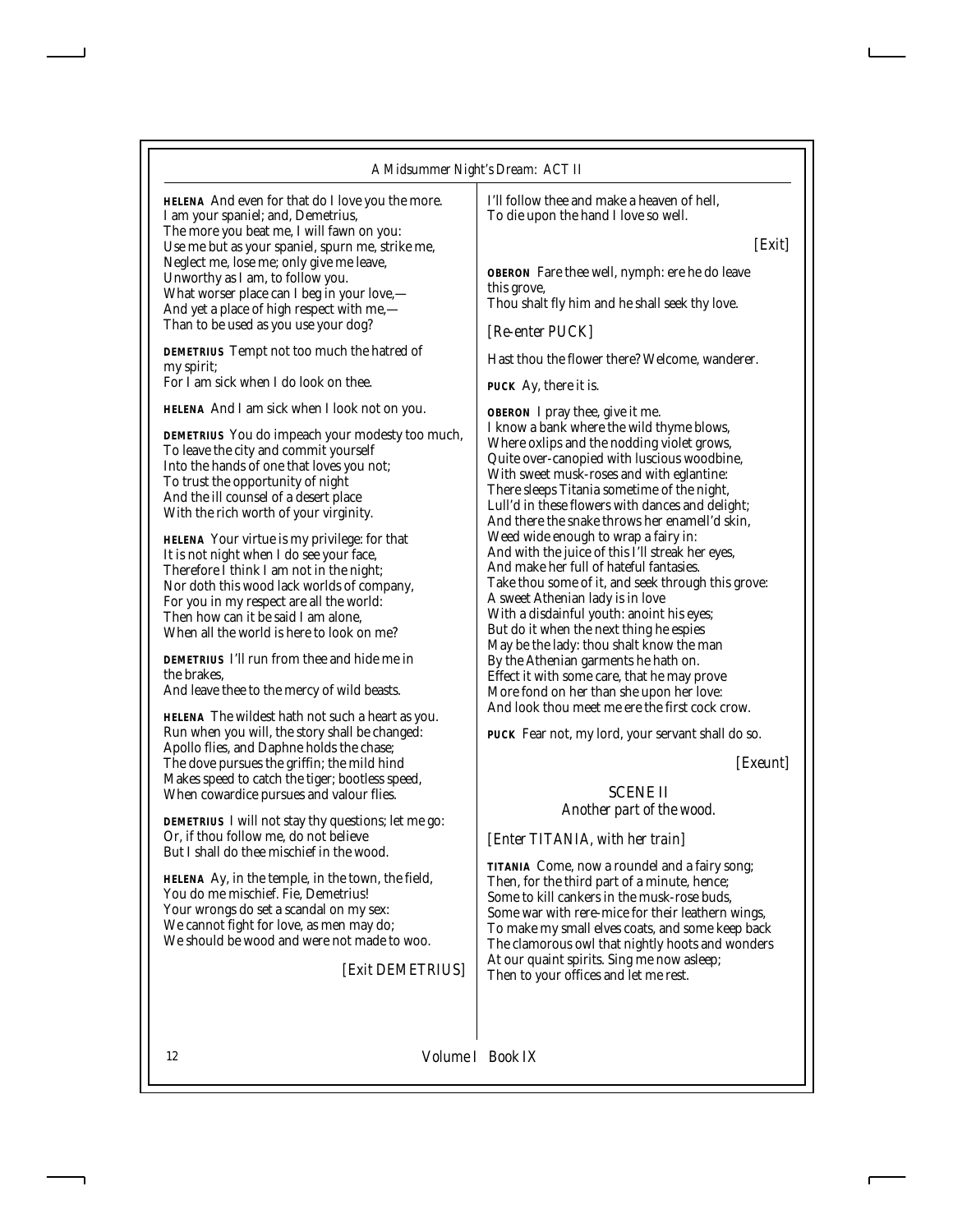#### *A Midsummer Night's Dream: ACT II*

#### *[The Fairies sing]*

You spotted snakes with double tongue, Thorny hedgehogs, be not seen; Newts and blind-worms, do no wrong, Come not near our fairy queen. Philomel, with melody Sing in our sweet lullaby; Lulla, lulla, lullaby, lulla, lulla, lullaby: Never harm, Nor spell nor charm, Come our lovely lady nigh; So, good night, with lullaby. Weaving spiders, come not here; Hence, you long-legg'd spinners, hence! Beetles black, approach not near; Worm nor snail, do no offence. Philomel, with melody, &c.

*FAIRY* Hence, away! Now all is well: One aloof stand sentinel.

#### *[Exeunt Fairies. TITANIA sleeps]*

#### *[Enter OBERON and squeezes the flower on TITANIA's eyelids]*

*OBERON* What thou seest when thou dost wake, Do it for thy true-love take, Love and languish for his sake: Be it ounce, or cat, or bear, Pard, or boar with bristled hair, In thy eye that shall appear When thou wakest, it is thy dear: Wake when some vile thing is near.

#### *[Exit]*

#### *[Enter LYSANDER and HERMIA]*

*LYSANDER* Fair love, you faint with wandering in the wood;

And to speak troth, I have forgot our way: We'll rest us, Hermia, if you think it good, And tarry for the comfort of the day.

*HERMIA* Be it so, Lysander: find you out a bed; For I upon this bank will rest my head.

*LYSANDER* One turf shall serve as pillow for us both; One heart, one bed, two bosoms and one troth.

*HERMIA* Nay, good Lysander; for my sake, my dear, Lie further off yet, do not lie so near.

*LYSANDER* O, take the sense, sweet, of my innocence! Love takes the meaning in love's conference. I mean, that my heart unto yours is knit So that but one heart we can make of it;

Two bosoms interchained with an oath; So then two bosoms and a single troth. Then by your side no bed-room me deny; For lying so, Hermia, I do not lie.

*HERMIA* Lysander riddles very prettily: Now much beshrew my manners and my pride, If Hermia meant to say Lysander lied. But, gentle friend, for love and courtesy Lie further off; in human modesty, Such separation as may well be said Becomes a virtuous bachelor and a maid, So far be distant; and, good night, sweet friend: Thy love ne'er alter till thy sweet life end!

*LYSANDER* Amen, amen, to that fair prayer, say I; And then end life when I end loyalty! Here is my bed: sleep give thee all his rest!

*HERMIA* With half that wish the wisher's e yes be press'd!

*[They sleep]*

*[Enter PUCK]*

*PUCK* Through the forest have I gone. But Athenian found I none, On whose eyes I might approve This flower's force in stirring love. Night and silence.—Who is here? Weeds of Athens he doth wear: This is he, my master said, Despised the Athenian maid; And here the maiden, sleeping sound, On the dank and dirty ground. Pretty soul! She durst not lie Near this lack-love, this kill-courtesy. Churl, upon thy eyes I throw All the power this charm doth owe. When thou wakest, let love forbid Sleep his seat on thy evelid: So awake when I am gone; For I must now to Oberon.

*[Exit]*

#### *[Enter DEMETRIUS and HELENA, running]*

*HELENA* Stay, though thou kill me, sweet Demetrius.

*DEMETRIUS* I charge thee, hence, and do not haunt me thus.

*HELENA* O, wilt thou darkling leave me? Do not so.

*DEMETRIUS* Stay, on thy peril: I alone will go.

*[Exit]*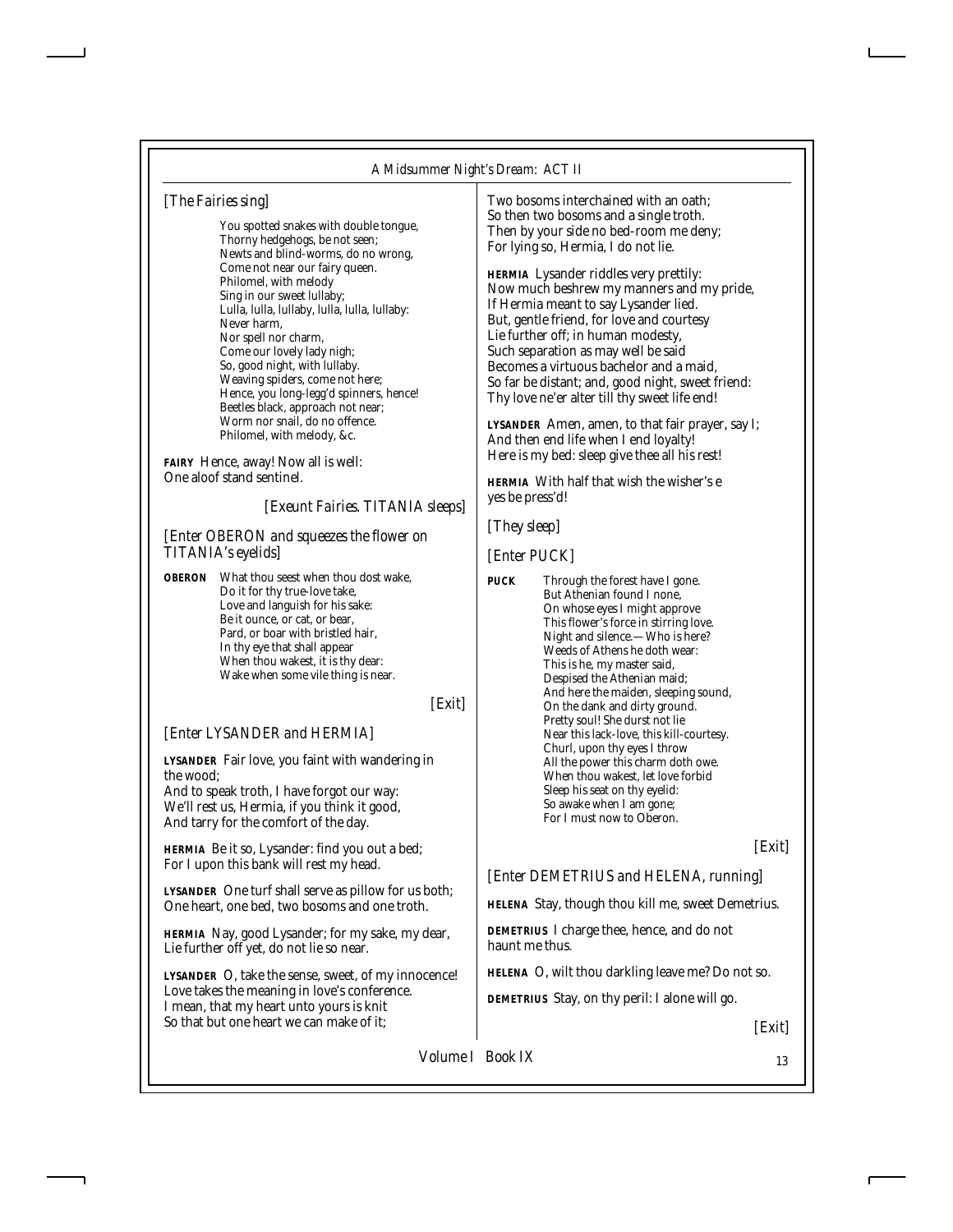#### *A Midsummer Night's Dream: ACT II*

*HELENA* O, I am out of breath in this fond chase! The more my prayer, the lesser is my grace. Happy is Hermia, wheresoe'er she lies; For she hath blessed and attractive eyes. How came her eyes so bright? Not with salt tears: If so, my eyes are oftener wash'd than hers. No, no, I am as ugly as a bear; For beasts that meet me run away for fear: Therefore no marvel though Demetrius Do, as a monster fly my presence thus. What wicked and dissembling glass of mine Made me compare with Hermia's sphery eyne? But who is here? Lysander! On the ground! Dead? Or asleep? I see no blood, no wound. Lysander if you live, good sir, awake.

**LYSANDER** *[Awaking]* And run through fire I will for thy sweet sake.

Transparent Helena! Nature shows art, That through thy bosom makes me see thy heart. Where is Demetrius? O, how fit a word Is that vile name to perish on my sword!

*HELENA* Do not say so, Lysander; say not so What though he love your Hermia? Lord, what though? Yet Hermia still loves you: then be content.

*LYSANDER* Content with Hermia! No; I do repent The tedious minutes I with her have spent. Not Hermia but Helena I love: Who will not change a raven for a dove? The will of man is by his reason sway'd; And reason says you are the worthier maid. Things growing are not ripe until their season So I, being young, till now ripe not to reason; And touching now the point of human skill, Reason becomes the marshal to my will And leads me to your eyes, where I o'erlook Love's stories written in love's richest book.

*HELENA* Wherefore was I to this keen mockery born? When at your hands did I deserve this scorn?

Is't not enough, is't not enough, young man, That I did never, no, nor never can, Deserve a sweet look from Demetrius' eye, But you must flout my insufficiency? Good troth, you do me wrong, good sooth, you do, In such disdainful manner me to woo. But fare you well: perforce I must confess I thought you lord of more true gentleness. O, that a lady, of one man refused. Should of another therefore be abused!

*[Exit]*

*LYSANDER* She sees not Hermia. Hermia, sleep thou there:

And never mayst thou come Lysander near! For as a surfeit of the sweetest things The deepest loathing to the stomach brings, Or as tie heresies that men do leave Are hated most of those they did deceive, So thou, my surfeit and my heresy, Of all be hated, but the most of me! And, all my powers, address your love and might To honour Helen and to be her knight!

*[Exit]*

**HERMIA** *[Awaking]* Help me, Lysander, help me! do thy best To pluck this crawling serpent from my breast! Ay me, for pity! What a dream was here! Lysander, look how I do quake with fear: Methought a serpent eat my heart away, And you sat smiling at his cruel pray. Lysander! What, removed? Lysander! Lord! What, out of hearing? Gone? No sound, no word? Alack, where are you speak, an if you hear; Speak, of all loves! I swoon almost with fear. No? Then I well perceive you all not nigh Either death or you I'll find immediately.

*[Exit]*

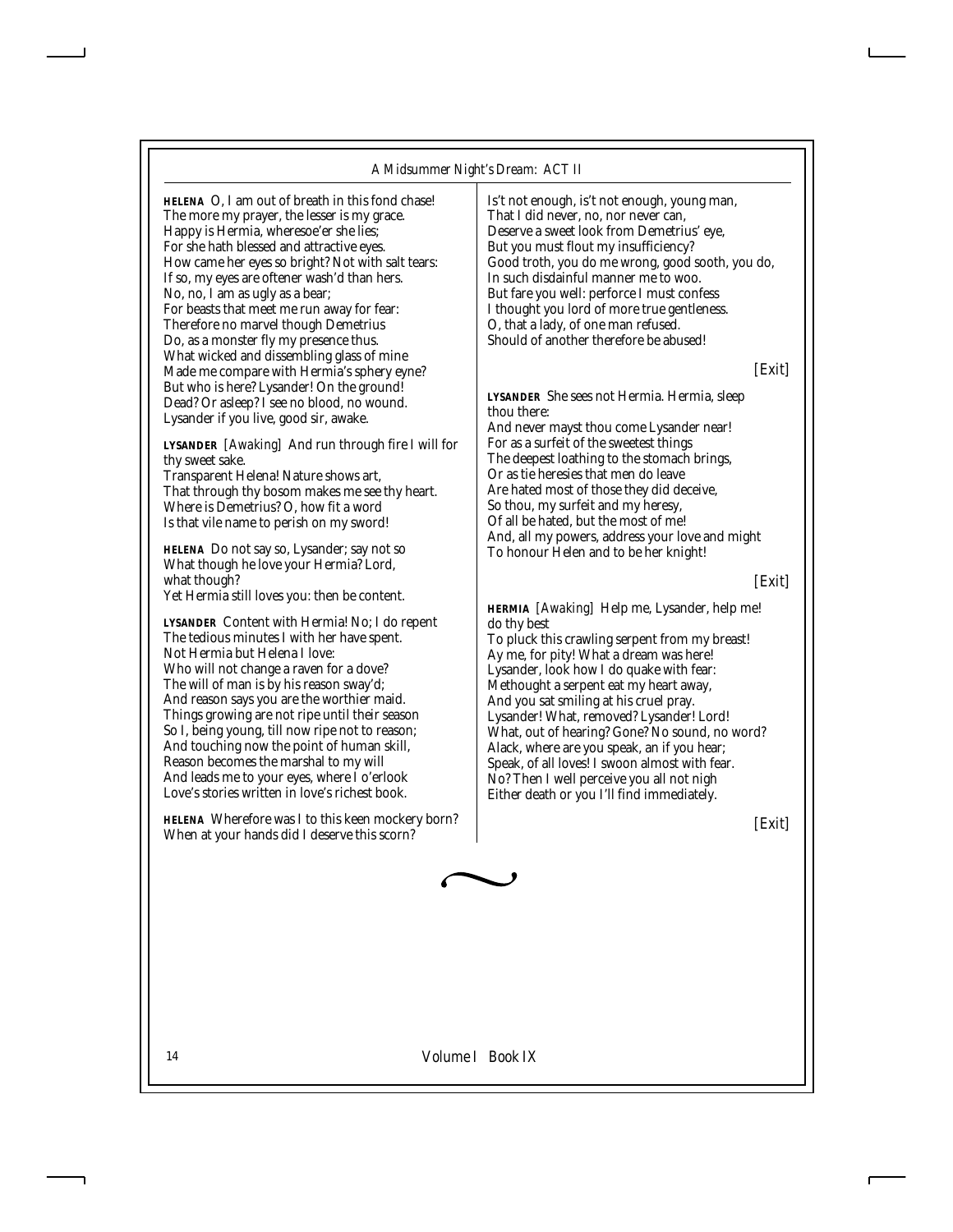## ACT III

#### SCENE I *The wood. TITANIA lying asleep.*

*[Enter QUINCE, SNUG, BOTTOM, FLUTE, SNOUT, and STARVELING]*

*BOTTOM* Are we all met?

*QUINCE* Pat, pat; and here's a marvellous convenient placefor our rehearsal. This green plot shall be our stage, this hawthorn-brake our tiring-house; and we will do it in action as we will do it before the duke.

*BOTTOM* Peter Quince,—

*QUINCE* What sayest thou, bully Bottom?

*BOTTOM* There are things in this comedy of Pyramus and Thisby that will never please. First, Pyramus must draw a sword to kill himself; which the ladies cannot abide. How answer you that?

*SNOUT* By'r lakin, a parlous fear.

*STARVELING* I believe we must leave the killing out, when all is done.

*BOTTOM* Not a whit: I have a device to make all well. Write me a prologue; and let the prologue seem to say, we will do no harm with our swords, and that Pyramus is not killed indeed; and, for the more better assurance, tell them that I, Pyramus, am not Pyramus, but Bottom the weaver: this will put them out of fear.

*QUINCE* Well, we will have such a prologue; and it shall be written in eight and six.

*BOTTOM* No, make it two more; let it be written in eight and eight.

*SNOUT* Will not the ladies be afeard of the lion?

*STARVELING* I fear it, I promise you.

*BOTTOM* Masters, you ought to consider with yourselves: to bring in—God shield us!—a lion among ladies, is a most dreadful thing; for there is not a more fearful wild-fowl than your lion living; and we ought to look to 't.

*SNOUT* Therefore another prologue must tell he is not a lion.

*BOTTOM* Nay, you must name his name, and half his face must be seen through the lion's neck: and he

himself must speak through, saying thus, or to the same defect,—"Ladies,"—or "Fair-ladies—I would wish You,"—or "I would request you,"—or "I would entreat you,—not to fear, not to tremble: my life for yours. If you think I come hither as a lion, it were pity of my life: no I am no such thing; I am a man as other men are;" and there indeed let him name his name, and tell them plainly he is Snug the joiner.

*QUINCE* Well it shall be so. But there is two hard things; that is, to bring the moonlight into a chamber; for, you know, Pyramus and Thisby meet by moonlight.

*SNOUT* Doth the moon shine that night we play our play?

*BOTTOM* A calendar, a calendar! Look in the almanac; find out moonshine, find out moonshine.

*QUINCE* Yes, it doth shine that night.

*BOTTOM* Why, then may you leave a casement of the greatchamber window, where we play, open, and the moon may shine in at the casement.

*QUINCE* Ay; or else one must come in with a bush of thorns and a lanthorn, and say he comes to disfigure, or to present, the person of Moonshine. Then, there is another thing: we must have a wall in the great chamber; for Pyramus and Thisby says the story, did talk through the chink of a wall.

*SNOUT* You can never bring in a wall. What say you, Bottom?

*BOTTOM* Some man or other must present Wall: and let him have some plaster, or some loam, or some rough-cast about him, to signify wall; and let him hold his fingers thus, and through that cranny shall Pyramus and Thisby whisper.

*QUINCE* If that may be, then all is well. Come, sit down, every mother's son, and rehearse your parts. Pyramus, you begin: when you have spoken your speech, enter into that brake: and so every one according to his cue.

#### *[Enter PUCK behind]*

*PUCK* What hempen home-spuns have we swaggering here, So near the cradle of the fairy queen? What, a play toward! I'll be an auditor; An actor too, perhaps, if I see cause.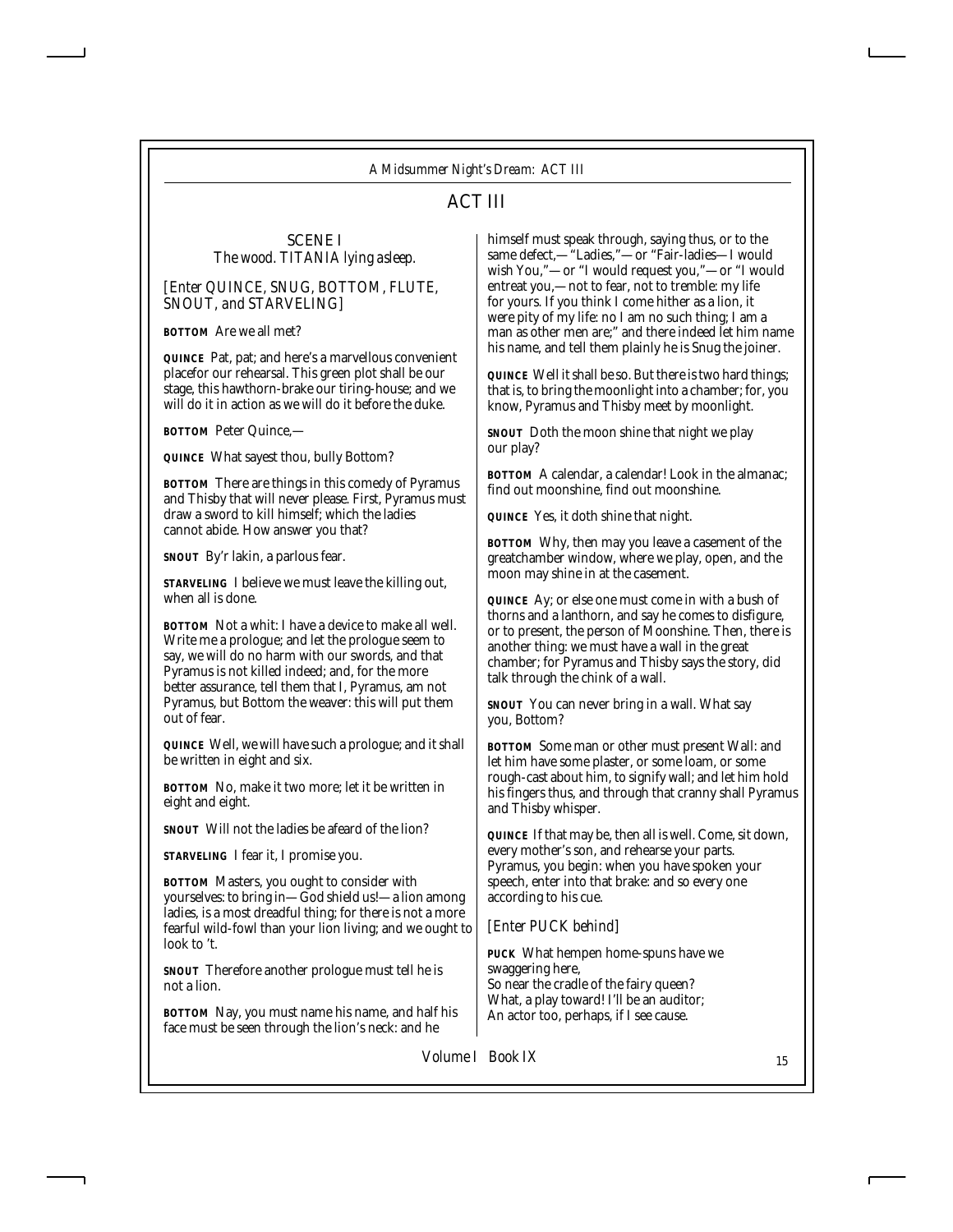| A Midsummer Night's Dream: ACT III                                                                                                                                                                                                                                                                                                                |                                                                                                                                                                                                                                                                            |  |
|---------------------------------------------------------------------------------------------------------------------------------------------------------------------------------------------------------------------------------------------------------------------------------------------------------------------------------------------------|----------------------------------------------------------------------------------------------------------------------------------------------------------------------------------------------------------------------------------------------------------------------------|--|
| QUINCE Speak, Pyramus. Thisby, stand forth.                                                                                                                                                                                                                                                                                                       | <b>BOTTOM</b> Why do they run away? This is a knavery of<br>them to make me afeard.                                                                                                                                                                                        |  |
| <b>BOTTOM</b> Thisby, the flowers of odious<br>savours sweet,—                                                                                                                                                                                                                                                                                    | [Re-enter SNOUT]                                                                                                                                                                                                                                                           |  |
| <i>QUINCE</i> Odours, odours.                                                                                                                                                                                                                                                                                                                     | <i>SNOUT</i> O Bottom, thou art changed! What do I see<br>on thee?                                                                                                                                                                                                         |  |
| <b>BOTTOM</b> — odours savours sweet:<br>So hath thy breath, my dearest Thisby dear.<br>But hark, a voice! Stay thou but here awhile,<br>And by and by I will to thee appear.                                                                                                                                                                     | <b>BOTTOM</b> What do you see? You see an asshead of your<br>own, do you?                                                                                                                                                                                                  |  |
| Exit <br>PUCK A stranger Pyramus than e'er played here.                                                                                                                                                                                                                                                                                           | [Exit SNOUT]<br>[Re-enter QUINCE]<br><i>QUINCE</i> Bless thee, Bottom! Bless thee! Thou                                                                                                                                                                                    |  |
| Exit <br>FLUTE Must I speak now?                                                                                                                                                                                                                                                                                                                  | art translated.                                                                                                                                                                                                                                                            |  |
| QUINCE Ay, marry, must you; for you must understand<br>he goes but to see a noise that he heard, and is to<br>come again.<br><i>FLUTE</i> Most radiant Pyramus, most lily-white of hue,<br>Of colour like the red rose on triumphant brier,<br>Most brisky juvenal and eke most lovely Jew,<br>As true as truest horse that yet would never tire, | [Exit]<br><b>BOTTOM</b> I see their knavery: this is to make an ass of<br>me; to fright me, if they could. But I will not stir<br>from this place, do what they can: I will walk up<br>and down here, and I will sing, that they shall hear<br>I am not afraid.<br>[Sings] |  |
| I'll meet thee, Pyramus, at Ninny's tomb.<br><i>QUINCE</i> "Ninus' tomb," man: why, you must not speak<br>that yet; that you answer to Pyramus: you speak all<br>your part at once, cues and all Pyramus enter: your cue<br>is past; it is, "never tire."                                                                                         | The ousel cock so black of hue,<br>With orange-tawny bill,<br>The throstle with his note so true,<br>The wren with little quill,—<br><b>TITANIA</b> [Awaking] What angel wakes me from my<br>flowery bed?                                                                  |  |
| <i>FLUTE</i> O,—As true as truest horse, that yet would<br>never tire.                                                                                                                                                                                                                                                                            | <b>BOTTOM</b> [Sings]                                                                                                                                                                                                                                                      |  |
| [Re-enter PUCK, and BOTTOM with an<br>ass's head]                                                                                                                                                                                                                                                                                                 | The finch, the sparrow and the lark,<br>The plain-song cuckoo gray,<br>Whose note full many a man doth mark,                                                                                                                                                               |  |
| <b>BOTTOM</b> If I were fair, Thisby, I were only thine.                                                                                                                                                                                                                                                                                          | And dares not answer nay;-                                                                                                                                                                                                                                                 |  |
| QUINCE O monstrous! O strange! We are haunted.<br>Pray, masters! Fly, masters! Help!                                                                                                                                                                                                                                                              | For, indeed, who would set his wit to so foolish a bird?<br>Who would give a bird the lie, though he cry<br>"cuckoo" never so?                                                                                                                                             |  |
| [Exeunt QUINCE, SNUG, FLUTE, SNOUT,<br>and STARVELING]<br>PUCK I'll follow you, I'll lead you about a round,<br>Through bog, through bush, through brake,<br>through brier:                                                                                                                                                                       | TITANIA I pray thee, gentle mortal, sing again:<br>Mine ear is much enamour'd of thy note;<br>So is mine eye enthralled to thy shape;<br>And thy fair virtue's force perforce doth move me<br>On the first view to say, to swear, I love thee.                             |  |
| Sometime a horse I'll be, sometime a hound,<br>A hog, a headless bear, sometime a fire;<br>And neigh, and bark, and grunt, and roar, and burn,<br>Like horse, hound, hog, bear, fire, at every turn.                                                                                                                                              | <b>BOTTOM</b> Methinks, mistress, you should have little<br>reason for that: and yet, to say the truth, reason and<br>love keep little company together now-a-days; the<br>more the pity that some honest neighbours will not                                              |  |

*[Exit]*

16 *Volume I Book IX*

make them friends. Nay, I can gleek upon occasion.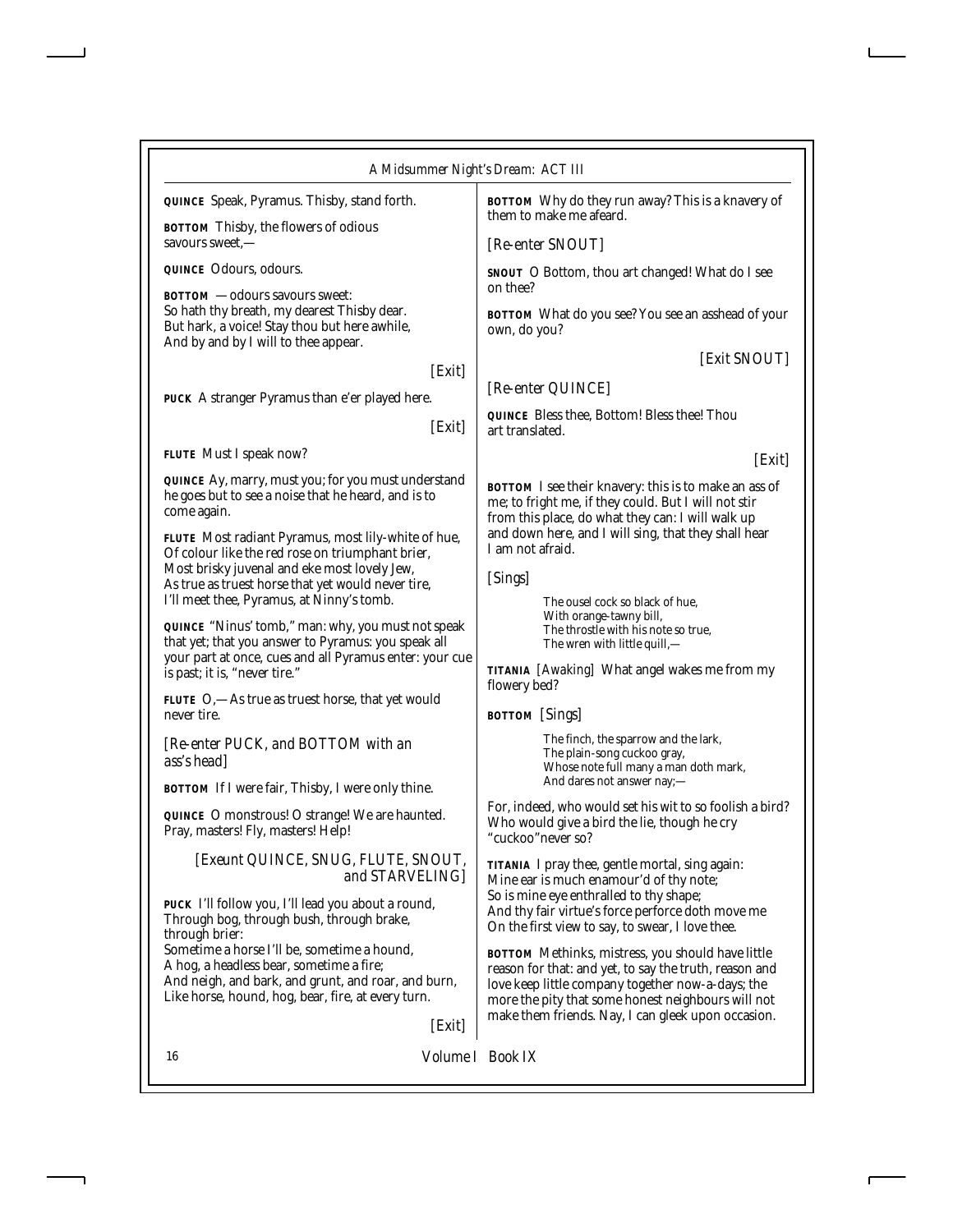*TITANIA* Thou art as wise as thou art beautiful.

*BOTTOM* Not so, neither: but if I had wit enough to get out of this wood, I have enough to serve mine own turn.

*TITANIA* Out of this wood do not desire to go: Thou shalt remain here, whether thou wilt or no. I am a spirit of no common rate; The summer still doth tend upon my state; And I do love thee: therefore, go with me; I'll give thee fairies to attend on thee, And they shall fetch thee jewels from the deep, And sing while thou on pressed flowers dost sleep; And I will purge thy mortal grossness so That thou shalt like an airy spirit go. Peaseblossom! Cobweb! Moth! And Mustardseed!

*[Enter PEASEBLOSSOM, COBWEB, MOTH, and MUSTARDSEED]*

*PEASEBLOSSOM* Ready.

*COBWEB* And I.

*MOTH* And I.

*MUSTARDSEED* And I.

*ALL* Where shall we go?

*TITANIA* Be kind and courteous to this gentleman; Hop in his walks and gambol in his eyes; Feed him with apricocks and dewberries, With purple grapes, green figs, and mulberries; The honey-bags steal from the humble-bees, And for night-tapers crop their waxen thighs And light them at the fiery glow-worm's eyes, To have my love to bed and to arise; And pluck the wings from Painted butterflies To fan the moonbeams from his sleeping eyes: Nod to him, elves, and do him courtesies.

*PEASEBLOSSOM* Hail, mortal!

*COBWEB* Hail!

*MOTH* Hail!

*MUSTARDSEED* Hail!

*BOTTOM* I cry your worship's mercy, heartily: I beseech your worship's name.

*COBWEB* Cobweb.

*BOTTOM* I shall desire you of more acquaintance, good Master Cobweb: if I cut my finger, I shall make bold with you. Your name, honest gentleman?

*PEASEBLOSSOM* Peaseblossom.

*BOTTOM* I pray you, commend me to Mistress Squash, your mother, and to Master Peascod, your father. Good Master Peaseblossom, I shall desire you of more acquaintance too. Your name, I beseech you, sir?

*MUSTARDSEED* Mustardseed.

*BOTTOM* Good Master Mustardseed, I know your patience well: that same cowardly, giant-like ox-beef hath devoured many a gentleman of your house: Ipromise you your kindred had made my eyes water ere now. I desire your more acquaintance, good Master Mustardseed.

*TITANIA* Come, wait upon him; lead him to my bower. The moon methinks looks with a watery eye; And when she weeps, weeps every little flower, Lamenting some enforced chastity. Tie up my love's tongue bring him silently.

*[Exeunt]*

#### SCENE II *Another part of the wood.*

*[Enter OBERON]*

*OBERON* I wonder if Titania be awaked; Then, what it was that next came in her eye, Which she must dote on in extremity.

*[Enter PUCK]*

Here comes my messenger. How now, mad spirit! What night-rule now about this haunted grove?

*PUCK* My mistress with a monster is in love. Near to her close and consecrated bower, While she was in her dull and sleeping hour, A crew of patches, rude mechanicals, That work for bread upon Athenian stalls, Were met together to rehearse a play Intended for great Theseus' nuptial-day. The shallowest thick-skin of that barren sort, Who Pyramus presented, in their sport Forsook his scene and enter'd in a brake When I did him at this advantage take, An ass's nole I fixed on his head: Anon his Thisbe must be answered, And forth my mimic comes. When they him spy, As wild geese that the creeping fowler eye, Or russet-pated choughs, many in sort, Rising and cawing at the gun's report, Sever themselves and madly sweep the sky,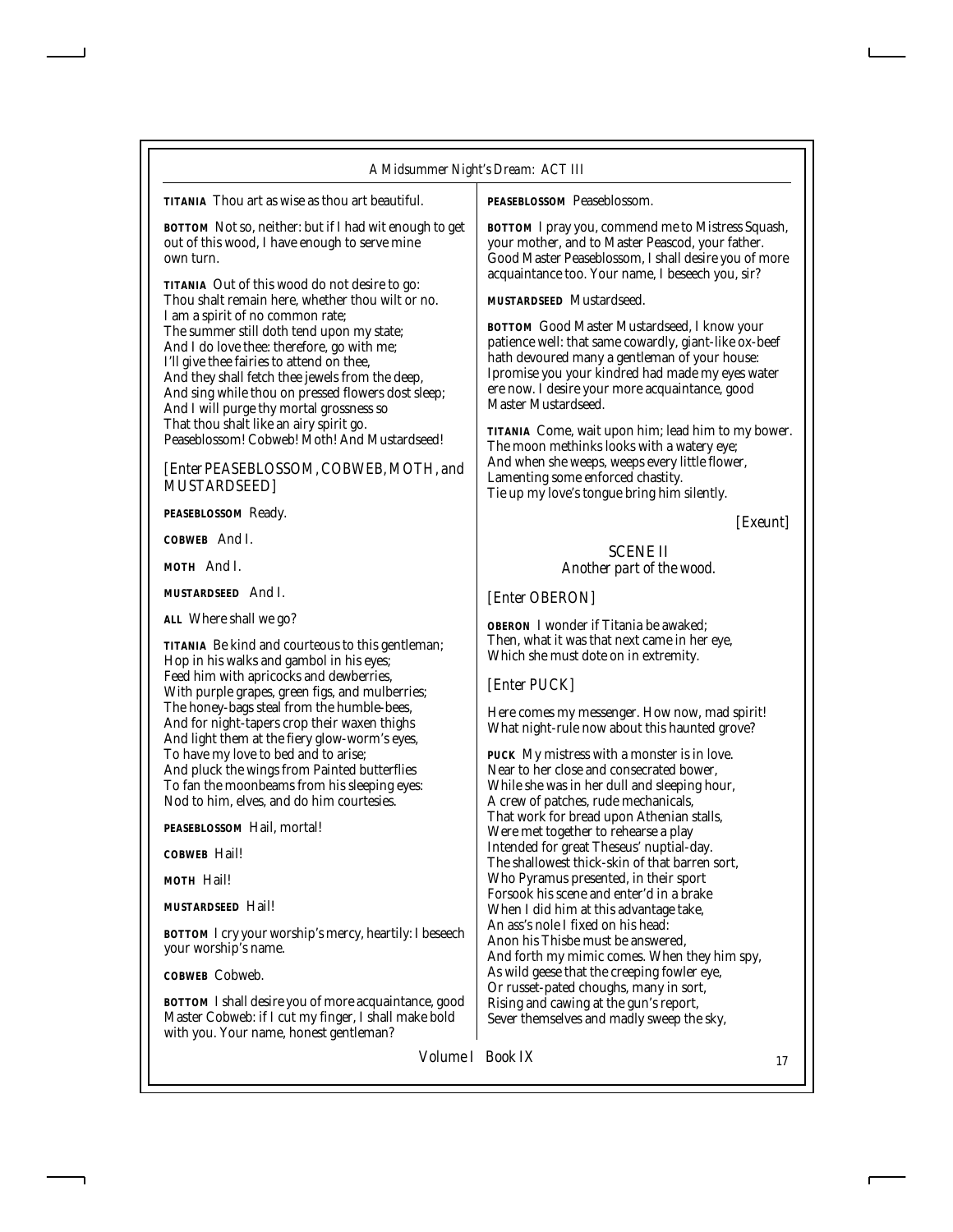So, at his sight, away his fellows fly; And, at our stamp, here o'er and o'er one falls; He murder cries and help from Athens calls. Their sense thus weak, lost with their fears thus strong,

Made senseless things begin to do them wrong; For briers and thorns at their apparel snatch; Some sleeves, some hats, from yielders all things catch.

I led them on in this distracted fear, And left sweet Pyramus translated there: When in that moment, so it came to pass, Titania waked and straightway loved an ass.

*OBERON* This falls out better than I could devise. But hast thou yet latch'd the Athenian's eyes With the love-juice, as I did bid thee do?

*PUCK* I took him sleeping,—that is finish'd too,— And the Athenian woman by his side: That, when he waked, of force she must be eyed.

#### *[Enter HERMIA and DEMETRIUS]*

*OBERON* Stand close: this is the same Athenian.

*PUCK* This is the woman, but not this the man.

*DEMETRIUS* O, why rebuke you him that loves you so? Lay breath so bitter on your bitter foe.

*HERMIA* Now I but chide; but I should use thee worse, For thou, I fear, hast given me cause to curse, If thou hast slain Lysander in his sleep, Being o'er shoes in blood, plunge in the deep, And kill me too.

The sun was not so true unto the day As he to me: would he have stolen away From sleeping Hermia? I'll believe as soon This whole earth may be bored and that the moon May through the centre creep and so displease Her brother's noontide with Antipodes. It cannot be but thou hast murder'd him; So should a murderer look, so dead, so grim.

*DEMETRIUS* So should the murder'd look, and so should I,

Pierced through the heart with your stern cruelty: Yet you, the murderer, look as bright, as clear, As yonder Venus in her glimmering sphere.

*HERMIA* What's this to my Lysander? Where is he? Ah, good Demetrius, wilt thou give him me?

*DEMETRIUS* I had rather give his carcass to my hounds.

*HERMIA* Out, dog! Out, cur! Thou drivest me past the bounds

Of maiden's patience. Hast thou slain him, then? Henceforth be never number'd among men! O, once tell true, tell true, even for my sake! Durst thou have look'd upon him being awake, And hast thou kill'd him sleeping? O brave touch! Could not a worm, an adder, do so much? An adder did it; for with doubler tongue Than thine, thou serpent, never adder stung.

*DEMETRIUS* You spend your passion on a misprised mood: I am not guilty of Lysander's blood; Nor is he dead, for aught that I can tell.

*HERMIA* I pray thee, tell me then that he is well.

*DEMETRIUS* An if I could, what should I get therefore?

*HERMIA* A privilege never to see me more. And from thy hated presence part I so: See me no more, whether he be dead or no.

*[Exit]*

*DEMETRIUS* There is no following her in this fierce vein: Here therefore for a while I will remain. So sorrow's heaviness doth heavier grow For debt that bankrupt sleep doth sorrow owe: Which now in some slight measure it will pay, If for his tender here I make some stay.

#### *[Lies down and sleeps]*

*OBERON* What hast thou done? Thou hast mistaken quite And laid the love-juice on some true-love's sight: Of thy misprision must perforce ensue Some true love turn'd and not a false turn'd true.

*PUCK* Then fate o'er-rules, that, one man holding troth, A million fail, confounding oath on oath.

*OBERON* About the wood go swifter than the wind, And Helena of Athens look thou find: All fancy-sick she is and pale of cheer, With sighs of love, that costs the fresh blood dear: By some illusion see thou bring her here: I'll charm his eyes against she do appear.

*PUCK* I go, I go; look how I go, Swifter than arrow from the Tartar's bow.

*[Exit]*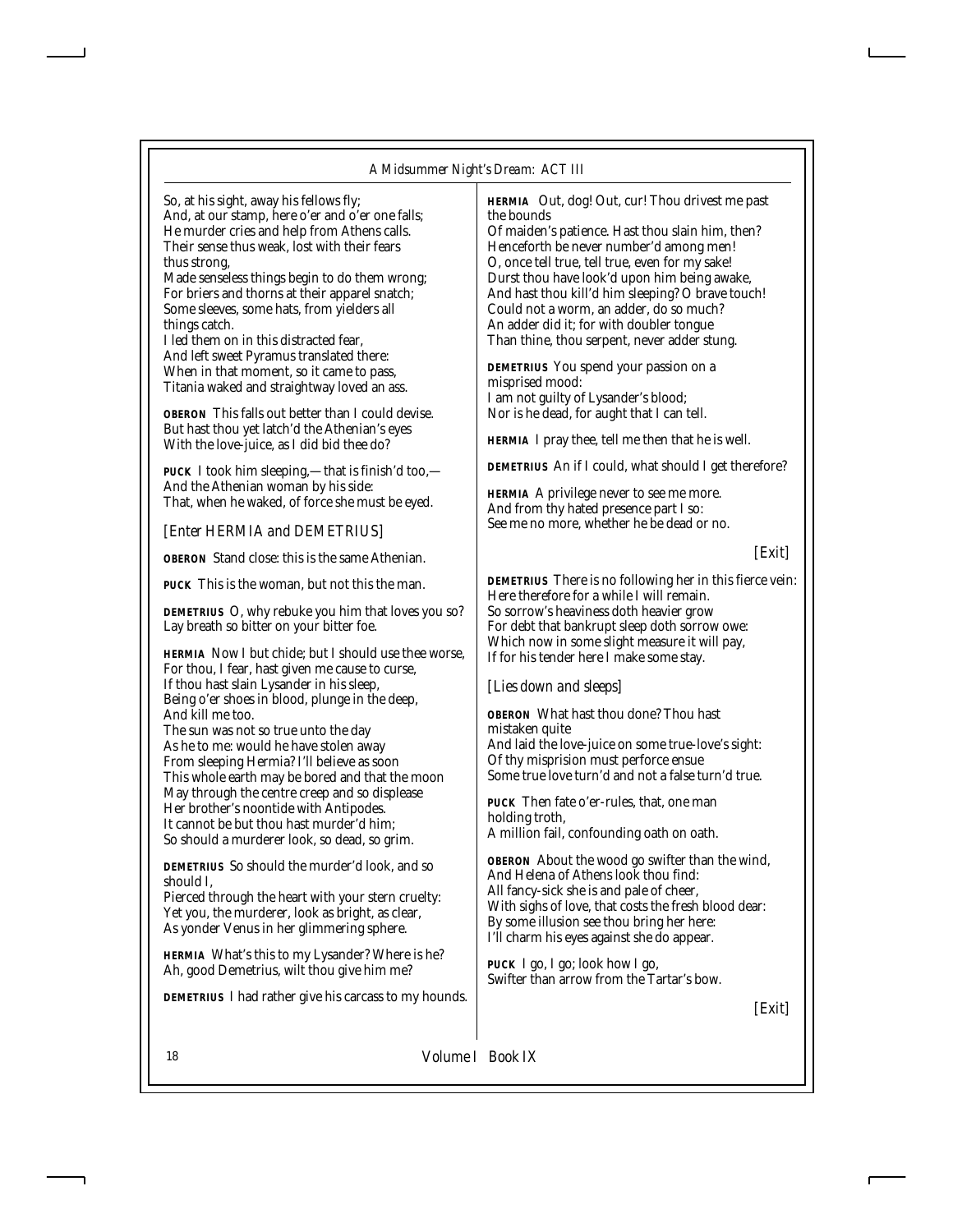| <b>OBERON</b> | Flower of this purple dye,      |
|---------------|---------------------------------|
|               | Hit with Cupid's archery,       |
|               | Sink in apple of his eye.       |
|               | When his love he doth espy,     |
|               | Let her shine as gloriously     |
|               | As the Venus of the sky.        |
|               | When thou wakest, if she be by, |
|               | Beg of her for remedy.          |
|               |                                 |

#### *[Re-enter PUCK]*

*PUCK* Captain of our fairy band, Helena is here at hand; And the youth, mistook by me, Pleading for a lover's fee. Shall we their fond pageant see? Lord, what fools these mortals be!

*OBERON* Stand aside: the noise they make Will cause Demetrius to awake.

*PUCK* Then will two at once woo one: That must needs be sport alone; And those things do best please me That befal preposterously.

#### *[Enter LYSANDER and HELENA]*

*LYSANDER* Why should you think that I should woo in scorn?

Scorn and derision never come in tears: Look, when I vow, I weep; and vows so born, In their nativity all truth appears. How can these things in me seem scorn to you, Bearing the badge of faith, to prove them true?

*HELENA* You do advance your cunning more and more.

When truth kills truth, O devilish-holy fray! These vows are Hermia's: will you give her o'er? Weigh oath with oath, and you will nothing weigh: Your vows to her and me, put in two scales, Will even weigh, and both as light as tales.

*LYSANDER* I had no judgment when to her I swore.

*HELENA* Nor none, in my mind, now you give her o'er.

*LYSANDER* Demetrius loves her, and he loves not you.

**DEMETRIUS** *[Awaking]* O Helena, goddess, nymph, perfect, divine!

To what, my love, shall I compare thine eyne? Crystal is muddy. O, how ripe in show Thy lips, those kissing cherries, tempting grow! That pure congealed white, high Taurus snow, Fann'd with the eastern wind, turns to a crow When thou hold'st up thy hand: O, let me kiss This princess of pure white, this seal of bliss!

*HELENA* O spite! O hell! I see you all are bent To set against me for your merriment: If you we re civil and knew courtesy, You would not do me thus much injury. Can you not hate me, as I know you do, But you must join in souls to mock me too? If you were men, as men you are in show, You would not use a gentle lady so; To vow, and swear, and superpraise my parts, When I am sure you hate me with your hearts. You both are rivals, and love Hermia; And now both rivals, to mock Helena: A trim exploit, a manly enterprise, To conjure tears up in a poor maid's eyes With your derision! None of noble sort Would so offend a virgin, and extort A poor soul's patience, all to make you sport.

*LYSANDER* You are unkind, Demetrius; be not so; For you love Hermia; this you know I know: And here, with all good will, with all my heart, In Hermia's love I yield you up my part; And yours of Helena to me bequeath, Whom I do love and will do till my death.

*HELENA* Never did mockers waste more idle breath.

*DEMETRIUS* Lysander, keep thy Hermia; I will none: If e'er I loved her, all that love is gone. My heart to her but as guest-wise sojourn'd, And now to Helen is it home return'd, There to remain.

*LYSANDER* Helen, it is not so.

*DEMETRIUS* Disparage not the faith thou dost not know, Lest, to thy peril, thou aby it dear. Look, where thy love comes; yonder is thy dear.

#### *[Re-enter HERMIA]*

*HERMIA* Dark night, that from the eye his function takes, The ear more quick of apprehension makes; Wherein it doth impair the seeing sense, It pays the hearing double recompense. Thou art not by mine eye, Lysander, found; Mine ear, I thank it, brought me to thy sound But why unkindly didst thou leave me so?

*LYSANDER* Why should he stay, whom love doth press to go?

*HERMIA* What love could press Lysander from my side?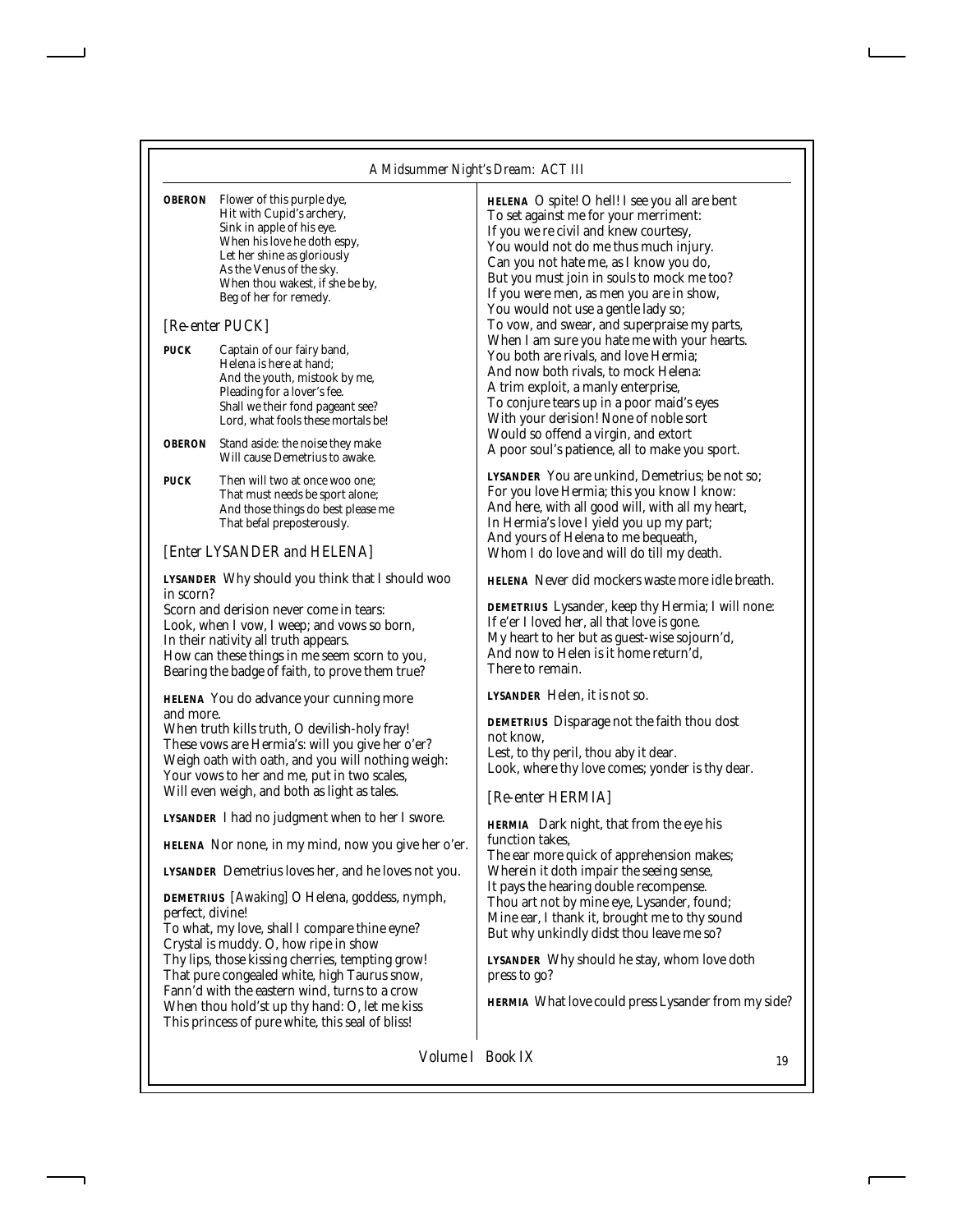#### *A Midsummer Night's Dream: ACT III*

| <i>LYSANDER</i> Lysander's love, that would not let him bide, | HERNIA I understand not what you mean by this.                                                |
|---------------------------------------------------------------|-----------------------------------------------------------------------------------------------|
| Fair Helena, who more engilds the night                       |                                                                                               |
| Than all you fiery oes and eyes of light.                     | HELENA Ay, do, persever, counterfeit sad looks,                                               |
| Why seek'st thou me? Could not this make thee know,           | Make mouths upon me when I turn my back;                                                      |
| The hate I bear thee made me leave thee so?                   | Wink each at other; hold the sweet jest up:<br>This sport, well carried, shall be chronicled. |
| HERMIA You speak not as you think: it cannot be.              | If you have any pity, grace, or manners,<br>You would not make me such an argument.           |
| <i>HELENA</i> Lo, she is one of this confederacy!             | But fare ye well: 'tis partly my own fault;                                                   |
| Now I perceive they have conjoin'd all three                  | Which death or absence soon shall remedy.                                                     |
| To fashion this false sport, in spite of me.                  |                                                                                               |
| Injurious Hermia! Most ungrateful maid!                       | LYSANDER Stay, gentle Helena; hear my excuse:                                                 |
| Have you conspired, have you with these contrived             | My love, my life my soul, fair Helena!                                                        |
| To bait me with this foul derision?                           |                                                                                               |
| Is all the counsel that we two have shared,                   | HELENA O excellent!                                                                           |
| The sisters' vows, the hours that we have spent,              | <i>HERMIA</i> Sweet, do not scorn her so.                                                     |
| When we have chid the hasty-footed time                       |                                                                                               |
| For parting us, - O, is it all forgot?                        | DEMETRIUS If she cannot entreat, I can compel.                                                |
| All school-days' friendship, childhood innocence?             |                                                                                               |
| We, Hermia, like two artificial gods,                         | LYSANDER Thou canst compel no more than                                                       |
| Have with our needles created both one flower,                | she entreat:                                                                                  |
| Both on one sampler, sitting on one cushion,                  | Thy threats have no more strength than                                                        |
| Both warbling of one song, both in one key,                   | her weak prayers.                                                                             |
| As if our hands, our sides, voices and minds,                 | Helen, I love thee; by my life, I do:                                                         |
| Had been incorporate. So we grow together,                    | I swear by that which I will lose for thee,                                                   |
| Like to a double cherry, seeming parted,                      | To prove him false that says I love thee not.                                                 |
| But yet an union in partition;                                | DEMETRIUS I say I love thee more than he can do.                                              |
| Two lovely berries moulded on one stem;                       |                                                                                               |
| So, with two seeming bodies, but one heart;                   | <i>LYSANDER</i> If thou say so, withdraw, and prove it too.                                   |
| Two of the first, like coats in heraldry,                     |                                                                                               |
| Due but to one and crowned with one crest.                    | <i>DEMETRIUS</i> Quick, come!                                                                 |
| And will you rent our ancient love asunder,                   | HERMIA Lysander, whereto tends all this?                                                      |
| To join with men in scorning your poor friend?                |                                                                                               |
| It is not friendly, 'tis not maidenly:                        | LYSANDER Away, you Ethiope!                                                                   |
| Our sex, as well as I, may chide you for it,                  |                                                                                               |
| Though I alone do feel the injury.                            | DEMETRIUS No, no; he'll                                                                       |
| <i>HERMIA</i> I am amazed at your passionate words.           | Seem to break loose; take on as you would follow,                                             |
| I scorn you not: it seems that you scorn me.                  | But yet come not: you are a tame man, go!                                                     |
|                                                               | LYSANDER Hang off, thou cat, thou burr! Vile thing,                                           |
| <i>HELENA</i> Have you not set Lysander, as in scorn,         | let loose.                                                                                    |
| To follow me and praise my eyes and face?                     | Or I will shake thee from me like a serpent!                                                  |
| And made your other love, Demetrius,                          |                                                                                               |
| Who even but now did spurn me with his foot,                  | HERMIA Why are you grown so rude? What change is                                              |
| To call me goddess, nymph, divine and rare,                   | this? Sweet love.—                                                                            |
| Precious, celestial? Wherefore speaks he this                 |                                                                                               |
| To her he hates? And wherefore doth Lysander                  | LYSANDER Thy love! Out, tawny Tartar, out!<br>Out, loathed medicine! Hated potion, hence!     |
| Deny your love, so rich within his soul,                      |                                                                                               |
| And tender me, forsooth, affection,                           | <i>HERMIA</i> Do you not jest?                                                                |
| But by your setting on, by your consent?                      |                                                                                               |
| What thought I be not so in grace as you,                     | <i>HELENA</i> Yes, sooth; and so do you.                                                      |

*LYSANDER* Demetrius, I will keep my word with thee.

*DEMETRIUS* I would I had your bond, for I perceive A weak bond holds you: I'll not trust your word.

20 *Volume I Book IX*

So hung upon with love, so fortunate, But miserable most, to love unloved? This you should pity rather than despise.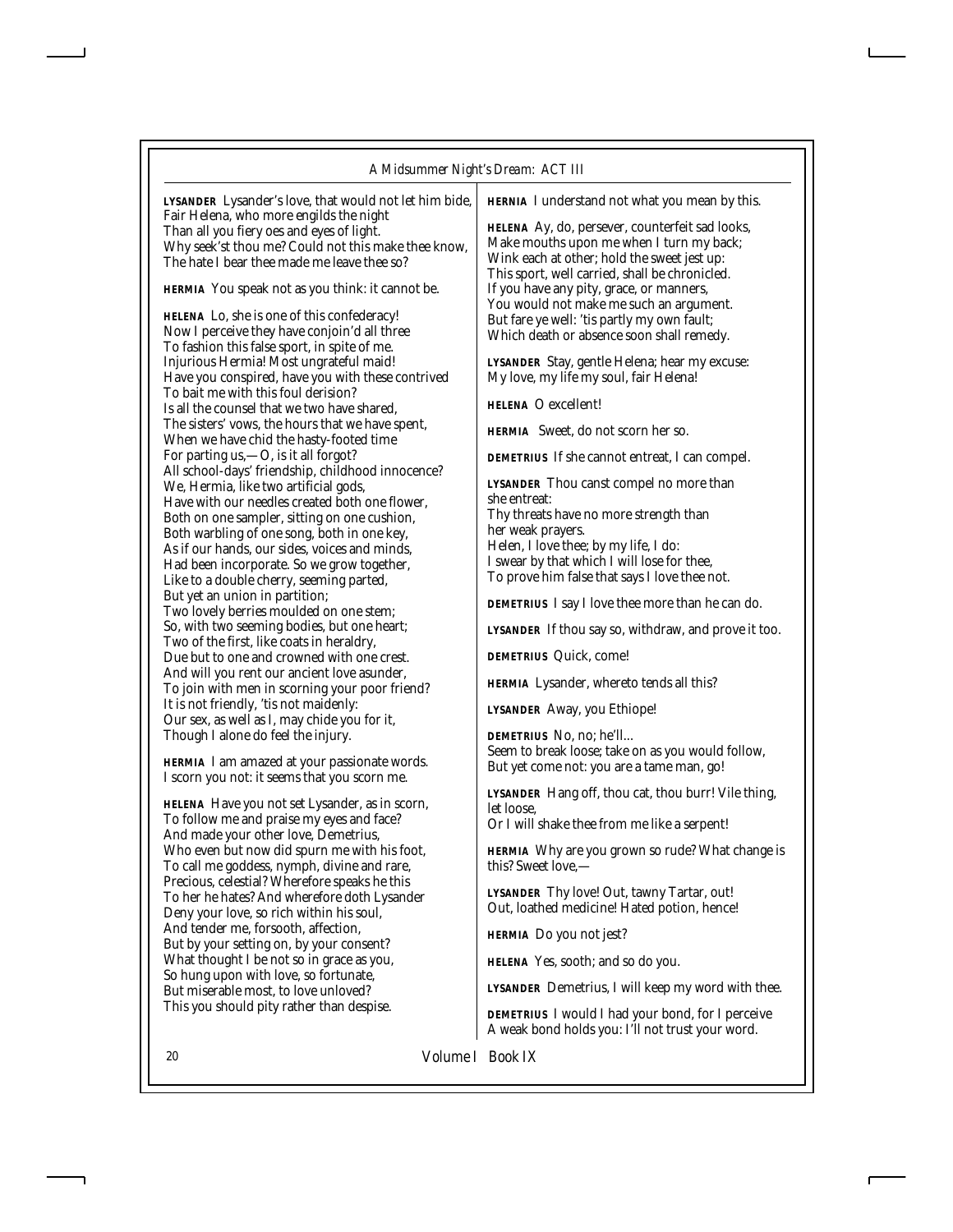*LYSANDER* What, should I hurt her, strike her, kill her dead?

Although I hate her, I'll not harm her so.

*HERMIA* What, can you do me greater harm than hate? Hate me! Wherefore? O me! What news, my love! Am not I Hermia? Are not you Lysander? I am as fair now as I was erewhile. Since night you loved me; yet since night you left me: Why, then you left me—O, the gods forbid!— In earnest, shall I say?

*LYSANDER* Ay, by my life; And never did desire to see thee more. Therefore be out of hope, of question, of doubt; Be certain, nothing truer; 'tis no jest That I do hate thee and love Helena.

*HERMIA* O me! You juggler! You canker-blossom! You thief of love! What, have you come by night And stolen my love's heart from him?

*HELENA* Fine, i'faith! Have you no modesty, no maiden shame, No touch of bashfulness? What, will you tear Impatient answers from my gentle tongue? Fie, fie! You counterfeit, you puppet, you!

*HERMIA* Puppet? Why so? Ay, that way goes the game. Now I perceive that she hath made compare Between our statures; she hath urged her height; And with her personage, her tall personage, Her height, forsooth, she hath prevail'd with him. And are you grown so high in his esteem; Because I am so dwarfish and so low? How low am I, thou painted maypole? Speak; How low am I? I am not yet so low But that my nails can reach unto thine eyes.

*HELENA* I pray you, though you mock me, gentlemen, Let her not hurt me: I was never curst; I have no gift at all in shrewishness; I am a right maid for my cowardice: Let her not strike me. You perhaps may think, Because she is something lower than myself, That I can match her.

*HERMIA* Lower! Hark, again.

*HELENA* Good Hermia, do not be so bitter with me. I evermore did love you, Hermia, Did ever keep your counsels, never wrong'd you; Save that, in love unto Demetrius, I told him of your stealth unto this wood. He follow'd you; for love I follow'd him; But he hath chid me hence and threaten'd me To strike me, spurn me, nay, to kill me too:

And now, so you will let me quiet go, To Athens will I bear my folly back And follow you no further: let me go: You see how simple and how fond I am.

*HERMIA* Why, get you gone: who is't that hinders you?

*HELENA* A foolish heart, that I leave here behind.

*HERMIA* What, with Lysander?

*HELENA* With Demetrius.

*LYSANDER* Be not afraid; she shall not harm thee, Helena.

*DEMETRIUS* No, sir, she shall not, though you take her part.

*HELENA* O, when she's angry, she is keen and shrewd! She was a vixen when she went to school; And though she be but little, she is fierce.

*HERMIA* "Little" again! Nothing but "low" and "little"! Why will you suffer her to flout me thus? Let me come to her.

*LYSANDER* Get you gone, you dwarf; You minimus, of hindering knot-grass made; You bead, you acorn.

*DEMETRIUS* You are too officious In her behalf that scorns your services. Let her alone: speak not of Helena; Take not her part; for, if thou dost intend Never so little show of love to her, Thou shalt aby it.

*LYSANDER* Now she holds me not; Now follow, if thou darest, to try whose right, Of thine or mine, is most in Helena.

*DEMETRIUS* Follow! Nay, I'll go with thee, cheek by jole.

#### *[Exeunt LYSANDER and DEMETRIUS]*

*HERMIA* You, mistress, all this coil is 'long of you: Nay, go not back.

*HELENA* I will not trust you, I, Nor longer stay in your curst company. Your hands than mine are quicker for a fray, My legs are longer though, to run away.

*[Exit]*

*HERMIA* I am amazed, and know not what to say.

*[Exit]*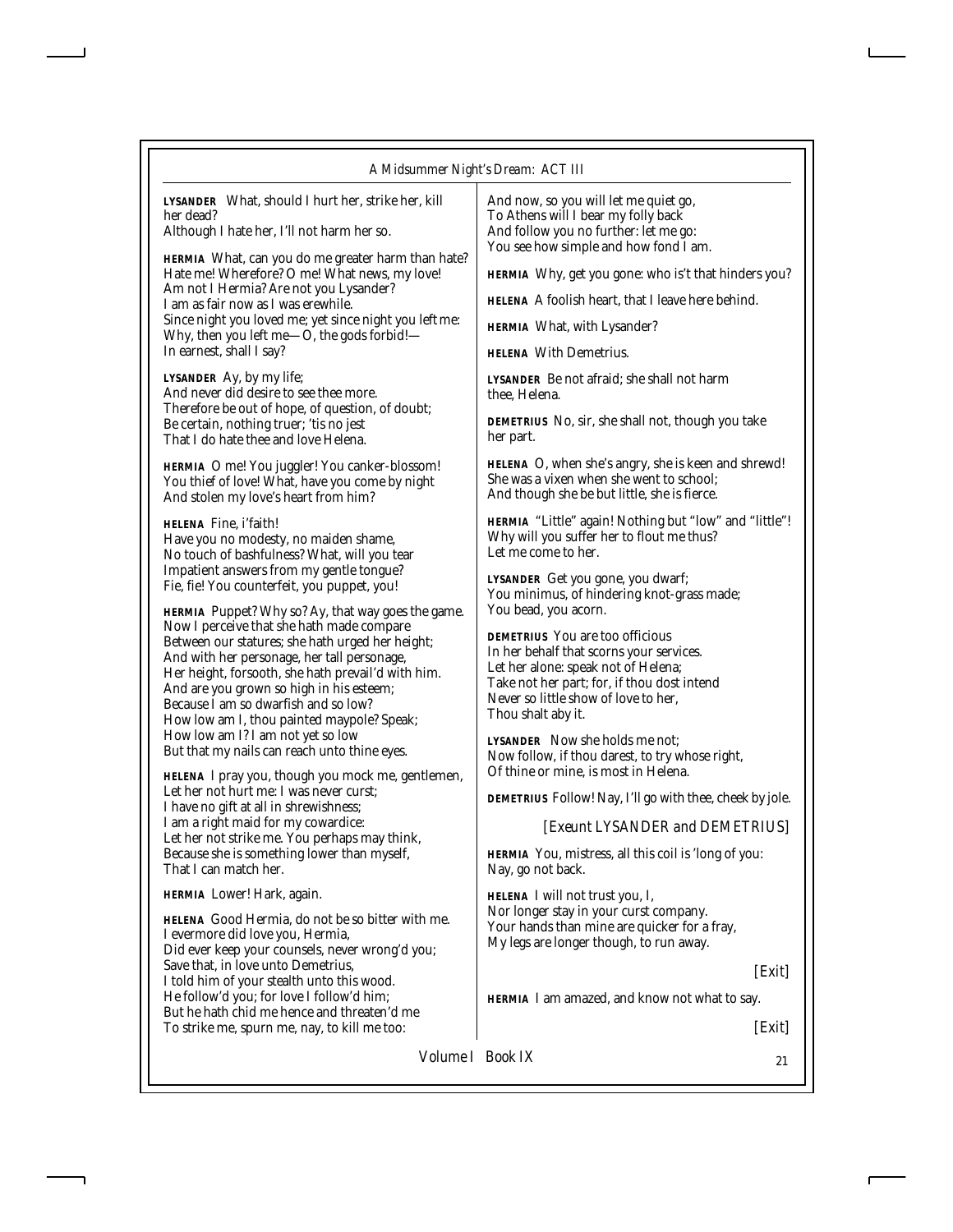*OBERON* This is thy negligence: still thou mistakest, Or else committ'st thy knaveries wilfully.

*PUCK* Believe me, king of shadows, I mistook. Did not you tell me I should know the man By the Athenian garment be had on? And so far blameless proves my enterprise, That I have 'nointed an Athenian's eyes; And so far am I glad it so did sort As this their jangling I esteem a sport.

*OBERON* Thou see'st these lovers seek a place to fight: Hie therefore, Robin, overcast the night; The starry welkin cover thou anon With drooping fog as black as Acheron, And lead these testy rivals so astray As one come not within another's way. Like to Lysander sometime frame thy tongue, Then stir Demetrius up with bitter wrong; And sometime rail thou like Demetrius; And from each other look thou lead them thus, Till o'er their brows death-counterfeiting sleep With leaden legs and batty wings doth creep: Then crush this herb into Lysander's eye; Whose liquor hath this virtuous property, To take from thence all error with his might, And make his eyeballs roll with wonted sight. When they next wake, all this derision Shall seem a dream and fruitless vision, And back to Athens shall the lovers wend, With league whose date till death shall never end. Whiles I in this affair do thee employ, I'll to my queen and beg her Indian boy; And then I will her charmed eye release From monster's view, and all things shall be peace.

*PUCK* My fairy lord, this must be done with haste, For night's swift dragons cut the clouds full fast, And yonder shines Aurora's harbinger; At whose approach, ghosts, wandering here and there, Troop home to churchyards: damned spirits all, That in crossways and floods have burial, Already to their wormy beds are gone; For fear lest day should look their shames upon, They willfully themselves exile from light And must for aye consort with black-brow'd night.

*OBERON* But we are spirits of another sort: I with the morning's love have oft made sport, And, like a forester, the groves may tread, Even till the eastern gate, all fiery-red, Opening on Neptune with fair blessed beams, Turns into yellow gold his salt green streams.

But, notwithstanding, haste; make no delay: We may effect this business yet ere day.

*[Exit]*

*PUCK* Up and down, up and down, I will lead them up and down: I am fear'd in field and town: Goblin, lead them up and down. Here comes one.

#### *[Re-enter LYSANDER]*

*LYSANDER* Where art thou, proud Demetrius? Speak thou now.

*PUCK* Here, villain; drawn and ready. Where art thou?

*LYSANDER* I will be with thee straight.

*PUCK* Follow me, then, To plainer ground.

#### *[Exit LYSANDER, as following the voice]*

#### *[Re-enter DEMETRIUS]*

*DEMETRIUS* Lysander! Speak again: Thou runaway, thou coward, art thou fled? Speak! In some bush? Where dost thou hide thy head?

*PUCK* Thou coward, art thou bragging to the stars, Telling the bushes that thou look'st for wars, And wilt not come? Come, recreant; come, thou child; I'll whip thee with a rod: he is defiled That draws a sword on thee.

*DEMETRIUS* Yea, art thou there?

*PUCK* Follow my voice: we'll try no manhood here.

*[Exeunt]*

#### *[Re-enter LYSANDER]*

*LYSANDER* He goes before me and still dares me on: When I come where he calls, then he is gone. The villain is much lighter-heel'd than I: I follow'd fast, but faster he did fly; That fallen am I in dark uneven way, And here will rest me.

#### *[Lies down]*

Come, thou gentle day! For if but once thou show me thy grey light, I'll find Demetrius and revenge this spite.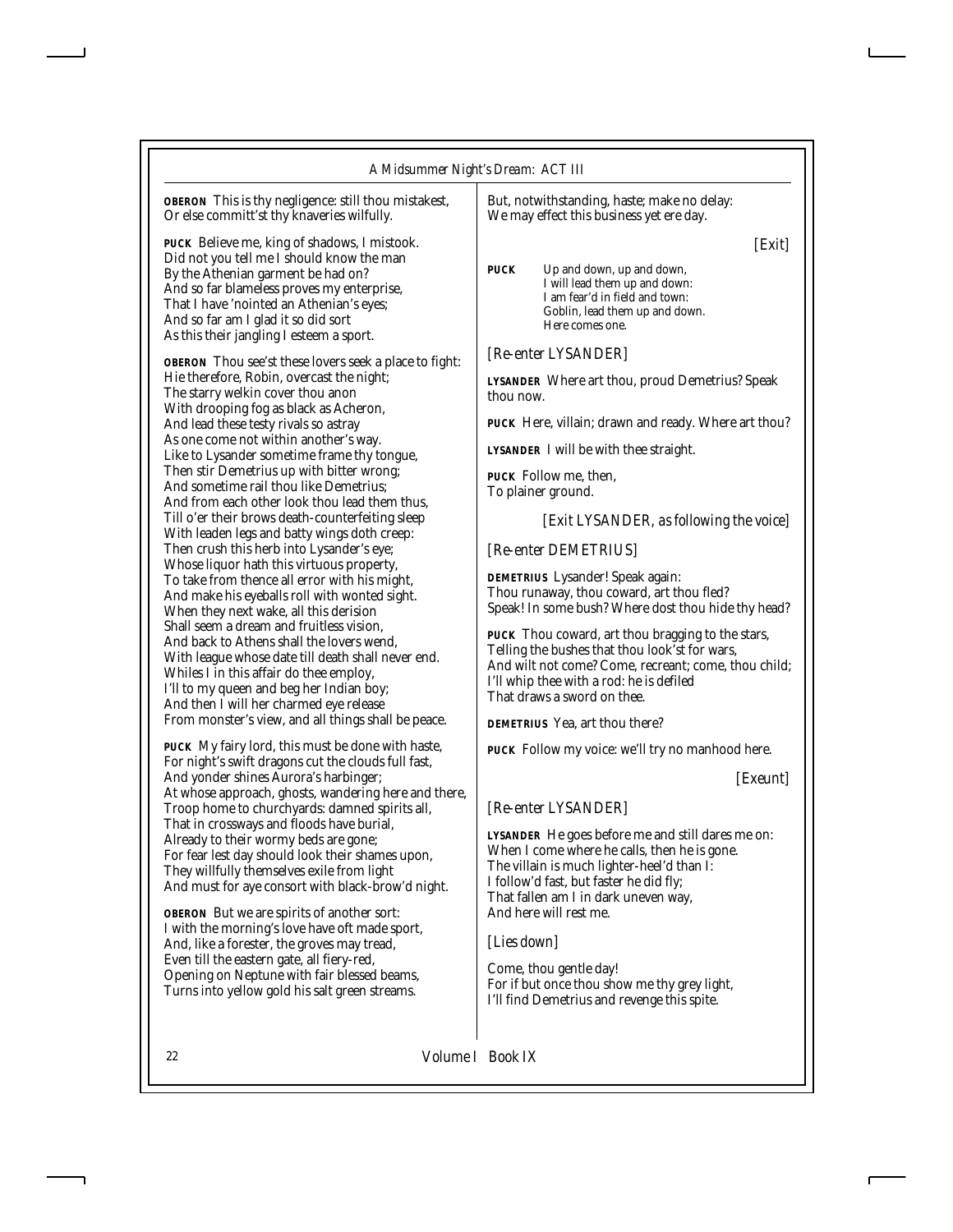#### *A Midsummer Night's Dream: ACT IV*

#### *[Sleeps]*

*[Re-enter PUCK and DEMETRIUS]*

*PUCK* Ho, ho, ho! Coward, why comest thou not?

*DEMETRIUS* Abide me, if thou darest; for well I wot Thou runn'st before me, shifting every place, And darest not stand, nor look me in the face. Where art thou now?

*PUCK* Come hither: I am here.

*DEMETRIUS* Nay, then, thou mock'st me. Thou shalt buy this dear, If ever I thy face by daylight see:

Now, go thy way. Faintness constraineth me To measure out my length on this cold bed. By day's approach look to be visited.

*[Lies down and sleeps]*

*[Re-enter HELENA]*

*HELENA* O weary night, O long and tedious night, Abate thy hour! Shine comforts from the east, That I may back to Athens by daylight, From these that my poor company detest: And sleep, that sometimes shuts up sorrow's eye, Steal me awhile from mine own company.

#### *[Lies down and sleeps]*

*PUCK* Yet but three? Come one more; Two of both kinds make up four. Here she comes, curst and sad:

Cupid is a knavish lad, Thus to make poor females mad.

#### *[Re-enter HERMIA]*

*HERMIA* Never so weary, never so in woe, Bedabbled with the dew and torn with briers, I can no further crawl, no further go; My legs can keep no pace with my desires. Here will I rest me till the break of day. Heavens shield Lysander, if they mean a fray!

#### *[Lies down and sleeps]*

*PUCK* On the ground Sleep sound: I'll apply To your eye, Gentle lover, remedy.

*[Squeezing the juice on LYSANDER's eyes]*

When thou wakest, Thou takest True delight In the sight Of thy former lady's eye: And the country proverb known, That every man should take his own, In your waking shall be shown: Jack shall have Jill; Nought shall go ill; The man shall have his mare again, and all shall be well.

*[Exit]*



ACT IV

SCENE I *The same. LYSANDER, DEMETRIUS, HELENA, and HERMIA lying asleep.*

*[Enter TITANIA and BOTTOM; PEASEBLOSSOM, COBWEB, MOTH, MUSTARDSEED, and other Fairies attending; OBERON behind unseen]*

*TITANIA* Come, sit thee down upon this flowery bed, While I thy amiable cheeks do coy, And stick musk-roses in thy sleek smooth head, And kiss thy fair large ears, my gentle joy.

*BOTTOM* Where's Peaseblossom?

*PEASEBLOSSOM* Ready.

*BOTTOM* Scratch my head Peaseblossom. Where's Mounsieur Cobweb?

*COBWEB* Ready.

*BOTTOM* Mounsieur Cobweb, good mounsieur, get you your weapons in your hand, and kill me a red-hipped humble-bee on the top of a thistle; and, good mounsieur, bring me the honey-bag. Do not fret yourself too much in the action, mounsieur; and, good mounsieur, have a care the honey-bag break not;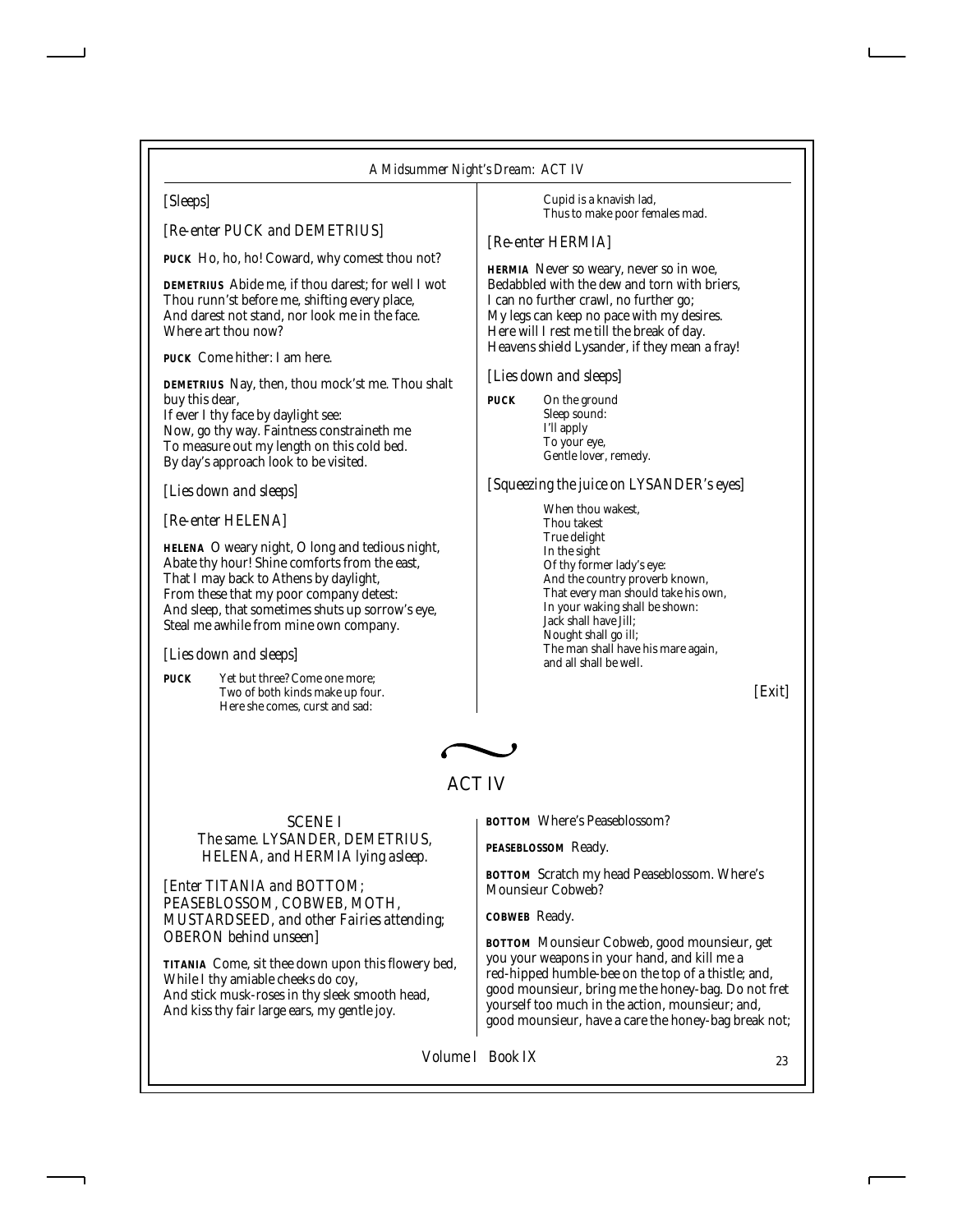I would be loath to have you overflown with a honey-bag, signior. Where's Mounsieur Mustardseed?

*MUSTARDSEED* Ready.

*BOTTOM* Give me your neaf, Mounsieur Mustardseed. Pray you, leave your courtesy, good mounsieur.

*MUSTARDSEED* What's your Will?

*BOTTOM* Nothing, good mounsieur, but to help Cavalery Cobweb to scratch. I must to the barber's, monsieur; for methinks I am marvellous hairy about the face; and I am such a tender ass, if my hair do but tickle me, I must scratch.

*TITANIA* What, wilt thou hear some music, my sweet love?

*BOTTOM* I have a reasonable good ear in music. Let's have the tongs and the bones.

*TITANIA* Or say, sweet love, what thou desirest to eat.

*BOTTOM* Truly, a peck of provender: I could munch your good dry oats. Methinks I have a great desire to a bottle of hay: good hay, sweet hay, hath no fellow.

*TITANIA* I have a venturous fairy that shall seek The squirrel's hoard, and fetch thee new nuts.

*BOTTOM* I had rather have a handful or two of dried peas. But, I pray you, let none of your people stir me: I have an exposition of sleep come upon me.

*TITANIA* Sleep thou, and I will wind thee in my arms. Fairies, begone, and be all ways away.

*[Exeunt fairies]*

So doth the woodbine the sweet honeysuckle Gently entwist; the female ivy so Enrings the barky fingers of the elm. O, how I love thee! How I dote on thee!

*[They sleep]*

#### *[Enter PUCK]*

*OBERON [Advancing]* Welcome, good Robin. See'st thou this sweet sight? Her dotage now I do begin to pity: For, meeting her of late behind the wood, Seeking sweet favours from this hateful fool, I did upbraid her and fall out with her; For she his hairy temples then had rounded With a coronet of fresh and fragrant flowers;

And that same dew, which sometime on the buds Was wont to swell like round and orient pearls, Stood now within the pretty flowerets' eyes Like tears that did their own disgrace bewail. When I had at my pleasure taunted her And she in mild terms begg'd my patience, I then did ask of her her changeling child; Which straight she gave me, and her fairy sent To bear him to my bower in fairy land. And now I have the boy, I will undo This hateful imperfection of her eyes: And, gentle Puck, take this transformed scalp From off the head of this Athenian swain; That, he awaking when the other do, May all to Athens back again repair And think no more of this night's accidents But as the fierce vexation of a dream. But first I will release the fairy queen.

> Be as thou wast wont to be; See as thou wast wont to see: Dian's bud o'er Cupid's flower Hath such force and blessed power.

Now, my Titania; wake you, my sweet queen.

*TITANIA* My Oberon! What visions have I seen! Methought I was enamour'd of an ass.

*OBERON* There lies your love.

*TITANIA* How came these things to pass? O, how mine eyes do loathe his visage now!

*OBERON* Silence awhile. Robin, take off this head. Titania, music call; and strike more dead Than common sleep of all these five the sense.

*TITANIA* Music, ho! Music, such as charmeth sleep!

*[Music, still]*

*PUCK* Now, when thou wakest, with thine own fool's eyes peep.

*OBERON* Sound, music! Come, my queen, take hands with me,

And rock the ground whereon these sleepers be. Now thou and I are new in amity, And will to-morrow midnight solemnly Dance in Duke Theseus' house triumphantly, And bless it to all fair prosperity: There shall the pairs of faithful lovers be Wedded, with Theseus, all in jollity.

*PUCK* Fairy king, attend, and mark: I do hear the morning lark.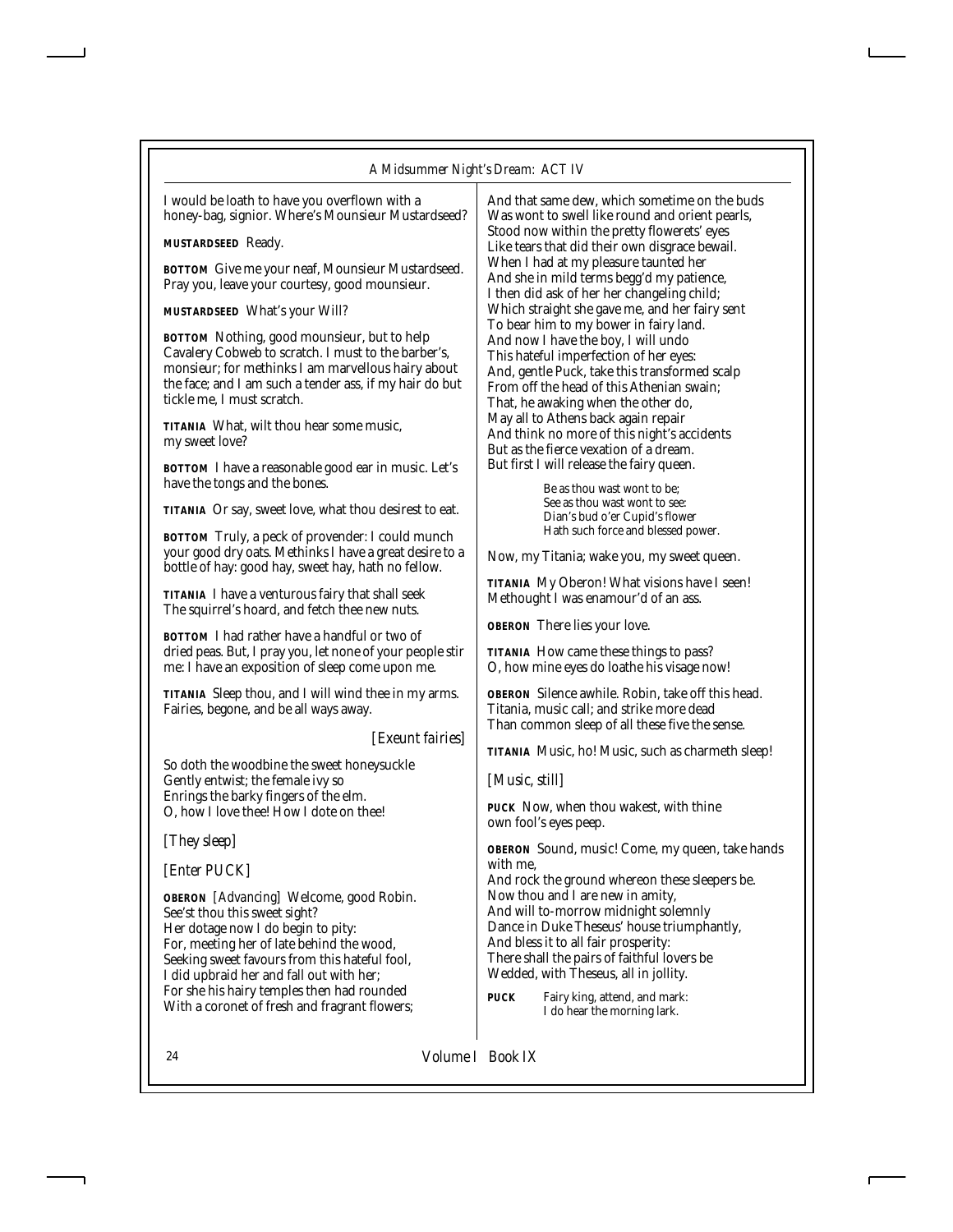|                                                                                                                                                                                                 | <b><i>OBERON</i></b> Then, my queen, in silence sad,<br>Trip we after the night's shade:<br>We the globe can compass soon,<br>Swifter than the wandering moon.                                                                                                                                                                                                                                                                                         | But speak, Egeus; is not this the day<br>That Hermia should give answer of her choice?<br>EGEUS It is, my lord.                                                                                                                                                                                                                                                                                                                                      |
|-------------------------------------------------------------------------------------------------------------------------------------------------------------------------------------------------|--------------------------------------------------------------------------------------------------------------------------------------------------------------------------------------------------------------------------------------------------------------------------------------------------------------------------------------------------------------------------------------------------------------------------------------------------------|------------------------------------------------------------------------------------------------------------------------------------------------------------------------------------------------------------------------------------------------------------------------------------------------------------------------------------------------------------------------------------------------------------------------------------------------------|
| <b>TITANIA</b>                                                                                                                                                                                  | Come, my lord, and in our flight<br>Tell me how it came this night<br>That I sleeping here was found                                                                                                                                                                                                                                                                                                                                                   | THESEUS Go, bid the huntsmen wake them with<br>their horns.                                                                                                                                                                                                                                                                                                                                                                                          |
|                                                                                                                                                                                                 | With these mortals on the ground.<br>[Exeunt]                                                                                                                                                                                                                                                                                                                                                                                                          | [Horns and shout within. LYSANDER,<br>DEMETRIUS, HELENA, and HERMIA wake<br>and start up]                                                                                                                                                                                                                                                                                                                                                            |
| [Horns winded within]<br>[Enter THESEUS, HIPPOLYTA, EGEUS,<br>and train]                                                                                                                        |                                                                                                                                                                                                                                                                                                                                                                                                                                                        | Good morrow, friends. Saint Valentine is past:                                                                                                                                                                                                                                                                                                                                                                                                       |
|                                                                                                                                                                                                 |                                                                                                                                                                                                                                                                                                                                                                                                                                                        | Begin these wood-birds but to couple now?<br>LYSANDER Pardon, my lord.                                                                                                                                                                                                                                                                                                                                                                               |
|                                                                                                                                                                                                 | THESEUS Go, one of you, find out the forester;<br>For now our observation is perform'd;<br>And since we have the vaward of the day,<br>My love shall hear the music of my hounds.<br>Uncouple in the western valley; let them go:<br>Dispatch, I say, and find the forester.                                                                                                                                                                           | THESEUS I pray you all, stand up.<br>I know you two are rival enemies:<br>How comes this gentle concord in the world,<br>That hatred is so far from jealousy,<br>To sleep by hate, and fear no enmity?                                                                                                                                                                                                                                               |
| [Exit an Attendant]<br>We will, fair queen, up to the mountain's top,<br>And mark the musical confusion<br>Of hounds and echo in conjunction.<br>HIPPOLYTA I was with Hercules and Cadmus once, |                                                                                                                                                                                                                                                                                                                                                                                                                                                        | LYSANDER My lord, I shall reply amazedly,<br>Half sleep, half waking: but as yet, I swear,<br>I cannot truly say how I came here;<br>But, as I think, -- for truly would I speak,<br>And now do I bethink me, so it is,-<br>I came with Hermia hither: our intent<br>Was to be gone from Athens, where we might,                                                                                                                                     |
|                                                                                                                                                                                                 | When in a wood of Crete they bay'd the bear<br>With hounds of Sparta: never did I hear<br>Such gallant chiding: for, besides the groves,<br>The skies, the fountains, every region near<br>Seem'd all one mutual cry: I never heard<br>So musical a discord, such sweet thunder.                                                                                                                                                                       | Without the peril of the Athenian law.<br><b>EGEUS</b> Enough, enough, my lord; you have enough:<br>I beg the law, the law, upon his head.<br>They would have stolen away; they would, Demetrius<br>Thereby to have defeated you and me,<br>You of your wife and me of my consent,<br>Of my consent that she should be your wife.                                                                                                                    |
| are these?                                                                                                                                                                                      | <i>THESEUS</i> My hounds are bred out of the Spartan kind,<br>So flew'd, so sanded, and their heads are hung<br>With ears that sweep away the morning dew;<br>Crook-knee'd, and dew-lapp'd like Thessalian bulls;<br>Slow in pursuit, but match'd in mouth like bells,<br>Each under each. A cry more tuneable<br>Was never holla'd to, nor cheer'd with horn,<br>In Crete, in Sparta, nor in Thessaly:<br>Judge when you hear. But, soft! What nymphs | DEMETRIUS My lord, fair Helen told me of their stealt<br>Of this their purpose hither to this wood;<br>And I in fury hither follow'd them,<br>Fair Helena in fancy following me.<br>But, my good lord, I wot not by what power,—<br>But by some power it is,-my love to Hermia,<br>Melted as the snow, seems to me now<br>As the remembrance of an idle gaud<br>Which in my childhood I did dote upon;<br>And all the faith, the virtue of my heart, |
|                                                                                                                                                                                                 | <i>EGEUS</i> My lord, this is my daughter here as leep;<br>And this, Lysander; this Demetrius is;                                                                                                                                                                                                                                                                                                                                                      | The object and the pleasure of mine eye,                                                                                                                                                                                                                                                                                                                                                                                                             |

This Helena, old Nedar's Helena: I wonder of their being here together.

*THESEUS* No doubt they rose up early to observe The rite of May, and hearing our intent, Came here in grace our solemnity.

*DEMETRIUS* My lord, fair Helen told me of their stealth, Is only Helena. To her, my lord, Was I betroth'd ere I saw Hermia: But, like in sickness, did I loathe this food; But, as in health, come to my natural taste, Now I do wish it, love it, long for it, And will for evermore be true to it.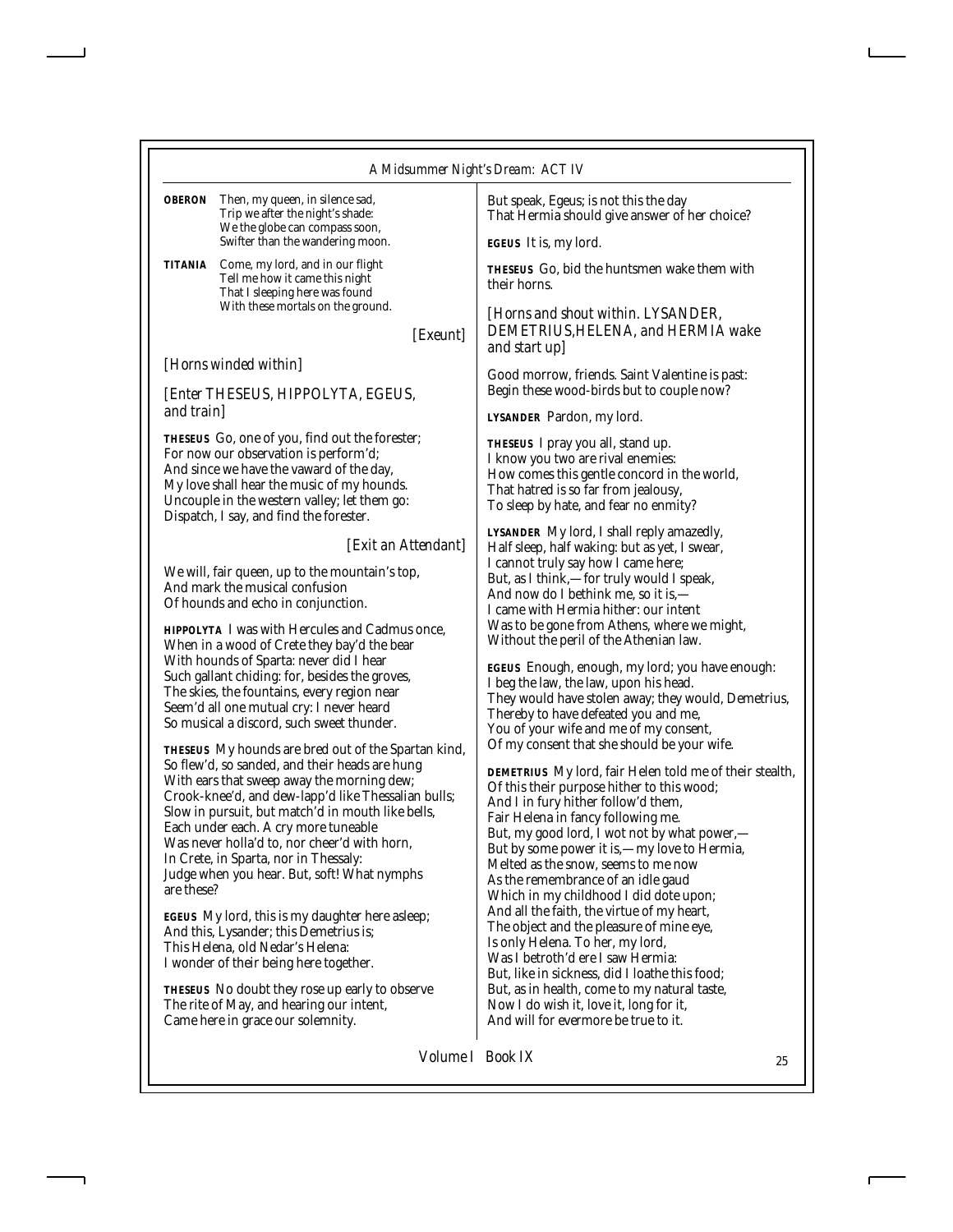#### *A Midsummer Night's Dream: ACT IV*

*THESEUS* Fair lovers, you are fortunately met: Of this discourse we more will hear anon. Egeus, I will overbear your will; For in the temple by and by with us These couples shall eternally be knit: And, for the morning now is something worn, Our purposed hunting shall be set aside. Away with us to Athens; three and three, We'll hold a feast in great solemnity. Come, Hippolyta.

> *[Exeunt THESEUS, HIPPOLYTA, EGEUS, and train]*

*DEMETRIUS* These things seem small and undistinguishable,

*HERMIA* Methinks I see these things with parted eye, When every thing seems double.

*HELENA* So methinks: And I have found Demetrius like a jewel, Mine own, and not mine own.

*DEMETRIUS* Are you sure That we are awake? It seems to me That yet we sleep, we dream. Do not you think The duke was here, and bid us follow him?

*HERMIA* Yea; and my father.

*HELENA* And Hippolyta.

*LYSANDER* And he did bid us follow to the temple.

*DEMETRIUS* Why, then, we are awake: let's follow him And by the way let us recount our dreams.

#### *[Exeunt]*

*BOTTOM [Awaking]* When my cue comes, call me, and I will answer: my next is, "Most fair Pyramus". Heigh-ho! Peter Quince! Flute, the bellows-mender! Snout,the tinker! Starveling! God's my life, stolen hence, and left me asleep! I have had a most rare vision. I have had a dream, past the wit of man to say what dream it was: man is but an ass, if he go about to expound this dream. Methought I was—there is no man can tell what. Methought I was,—and methought I had,—but man is but a patched fool, if he will offer to say what methought I had. The eye of man hath not heard, the ear of man hath not seen, man's hand is not able to taste, his tongue to conceive, nor his heart to report, what my dream was. I will get Peter Quince to write a ballad of this dream: it shall be called Bottom's Dream,

because it hath no bottom; and I will sing it in the latter end of a play, before the duke: peradventure, to make it the more gracious, I shall sing it at her death.

*[Exit]*

#### SCENE II *Athens. QUINCE'S house.*

*[Enter QUINCE, FLUTE, SNOUT, and STARVELING]*

*QUINCE* Have you sent to Bottom's house? Is he come home yet?

*STARVELING* He cannot be heard of. Out of doubt he is transported.

*FLUTE* If he come not, then the play is marred: it goes not forward, doth it?

*QUINCE* It is not possible: you have not a man in all Athens able to discharge Pyramus but he.

*FLUTE* No, he hath simply the best wit of any handicraft man in Athens.

*QUINCE* Yea and the best person too; and he is a very paramour for a sweet voice.

*FLUTE* You must say "paragon": a paramour is, God bless us, a thing of naught.

#### *[Enter SNUG]*

*SNUG* Masters, the duke is coming from the temple, and there is two or three lords and ladies more married: if our sport had gone forward, we had all been made men.

*FLUTE* O sweet bully Bottom! Thus hath he lost sixpence a day during his life; he could not have 'scaped sixpence a day: an the duke had not given him sixpence a day for playing Pyramus, I'll be hanged; he would have deserved it: sixpence a day in Pyramus, or nothing.

#### *[Enter BOTTOM]*

*BOTTOM* Where are these lads? Where are these hearts?

*QUINCE* Bottom! O most courageous day! O most happy hour!

*BOTTOM* Masters, I am to discourse wonders: but ask me not what; for if I tell you, I am no true Athenian. I will tell you every thing, right as it fell out.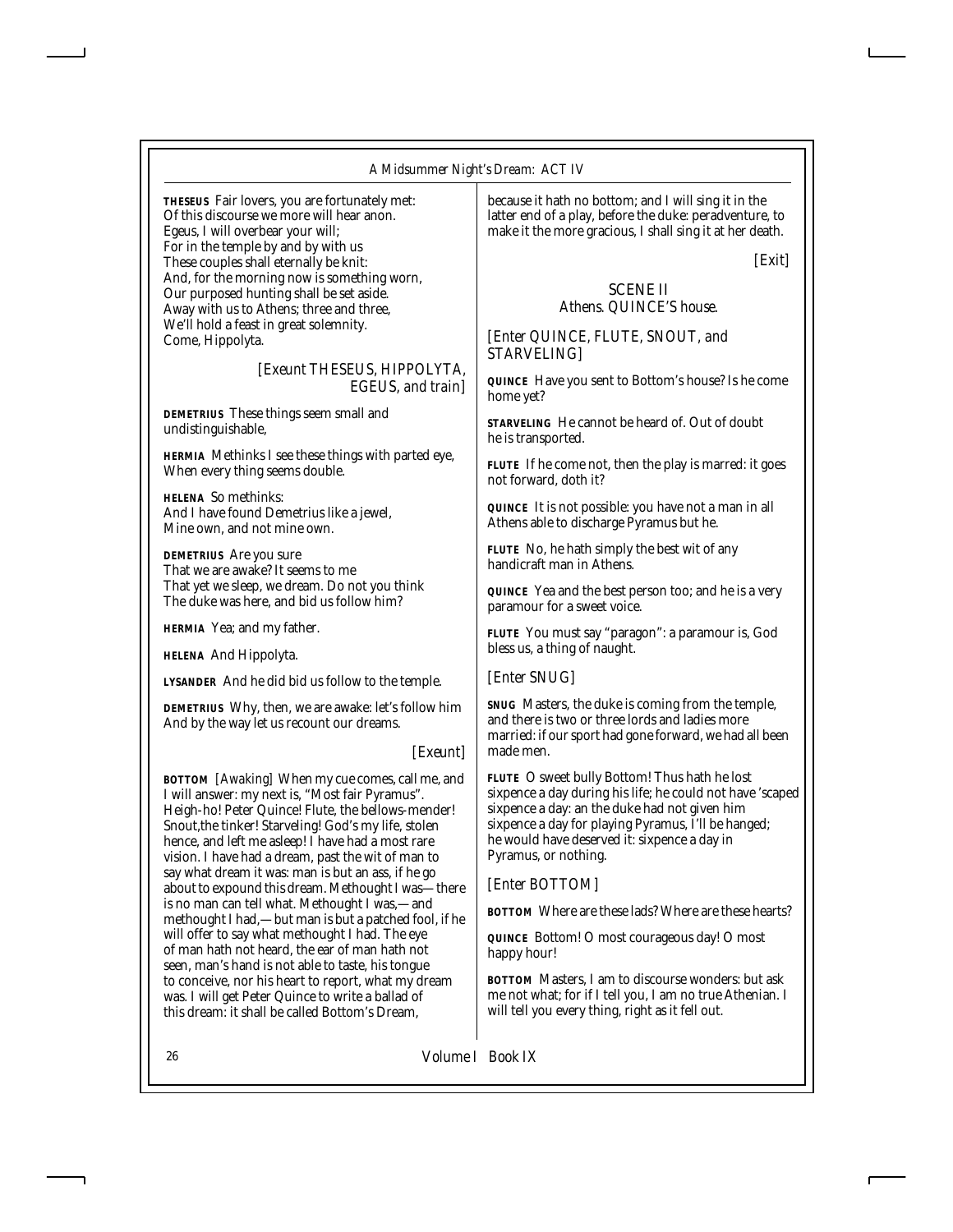*QUINCE* Let us hear, sweet Bottom.

*BOTTOM* Not a word of me. All that I will tell you is, that the duke hath dined. Get your apparel together, good strings to your beards, new ribbons to your pumps; meet presently at the palace; every man look o'er his part; for the short and the long is, our play is preferred. In any case, let Thisby have

clean linen; and let not him that plays the lion pair his nails, for they shall hang out for the lion's claws. And, most dear actors, eat no onions nor garlic, for we are to utter sweet breath; and I do not doubt but to hear them say, it is a sweet comedy. No more words: away! Go, away!

*[Exeunt]*



### ACT V

#### SCENE I *Athens. The palace of THESEUS.*

#### *[Enter THESEUS, HIPPOLYTA, PHILOSTRATE, Lords and Attendants]*

*HIPPOLYTA* 'Tis strange my Theseus, that these lovers speak of.

*THESEUS* More strange than true: I never may believe These antique fables, nor these fairy toys. Lovers and madmen have such seething brains, Such shaping fantasies, that apprehend More than cool reason ever comprehends. The lunatic, the lover and the poet Are of imagination all compact: One sees more devils than vast hell can hold, That is, the madman: the lover, all as frantic, Sees Helen's beauty in a brow of Egypt: The poet's eye, in fine frenzy rolling, Doth glance from heaven to earth, from earth to heaven; And as imagination bodies forth The forms of things unknown, the poet's pen Turns them to shapes and gives to airy nothing A local habitation and a name. Such tricks hath strong imagination, That if it would but apprehend some joy, It comprehends some bringer of that joy; Or in the night, imagining some fear,

How easy is a bush supposed a bear!

*HIPPOLYTA* But all the story of the night told over, And all their minds transfigured so together, More witnesseth than fancy's images And grows to something of great constancy; But, howsoever, strange and admirable.

*THESEUS* Here come the lovers, full of joy and mirth.

#### *[Enter LYSANDER, DEMETRIUS, HERMIA, and HELENA]*

Joy, gentle friends! Joy and fresh days of love Accompany your hearts!

*LYSANDER* More than to us Wait in your royal walks, your board, your bed!

*THESEUS* Come now; what masques, what dances shall we have,

To wear away this long age of three hours Between our after-supper and bed-time? Where is our usual manager of mirth? What revels are in hand? Is there no play, To ease the anguish of a torturing hour? Call Philostrate.

*PHILOSTRATE* Here, mighty Theseus.

*THESEUS* Say, what abridgement have you for this evening? What masque? What music? How shall we beguile The lazy time, if not with some delight?

*PHILOSTRATE* There is a brief how many sports are ripe: Make choice of which your highness will see first.

#### *[Giving a paper]*

**THESEUS** *[Reads]*  "The battle with the Centaurs, to be sung By an Athenian eunuch to the harp." We'll none of that: that have I told my love, In glory of my kinsman Hercules.

#### *[Reads]*

"The riot of the tipsy Bacchanals, Tearing the Thracian singer in their rage." That is an old device; and it was play'd When I from Thebes came last a conqueror.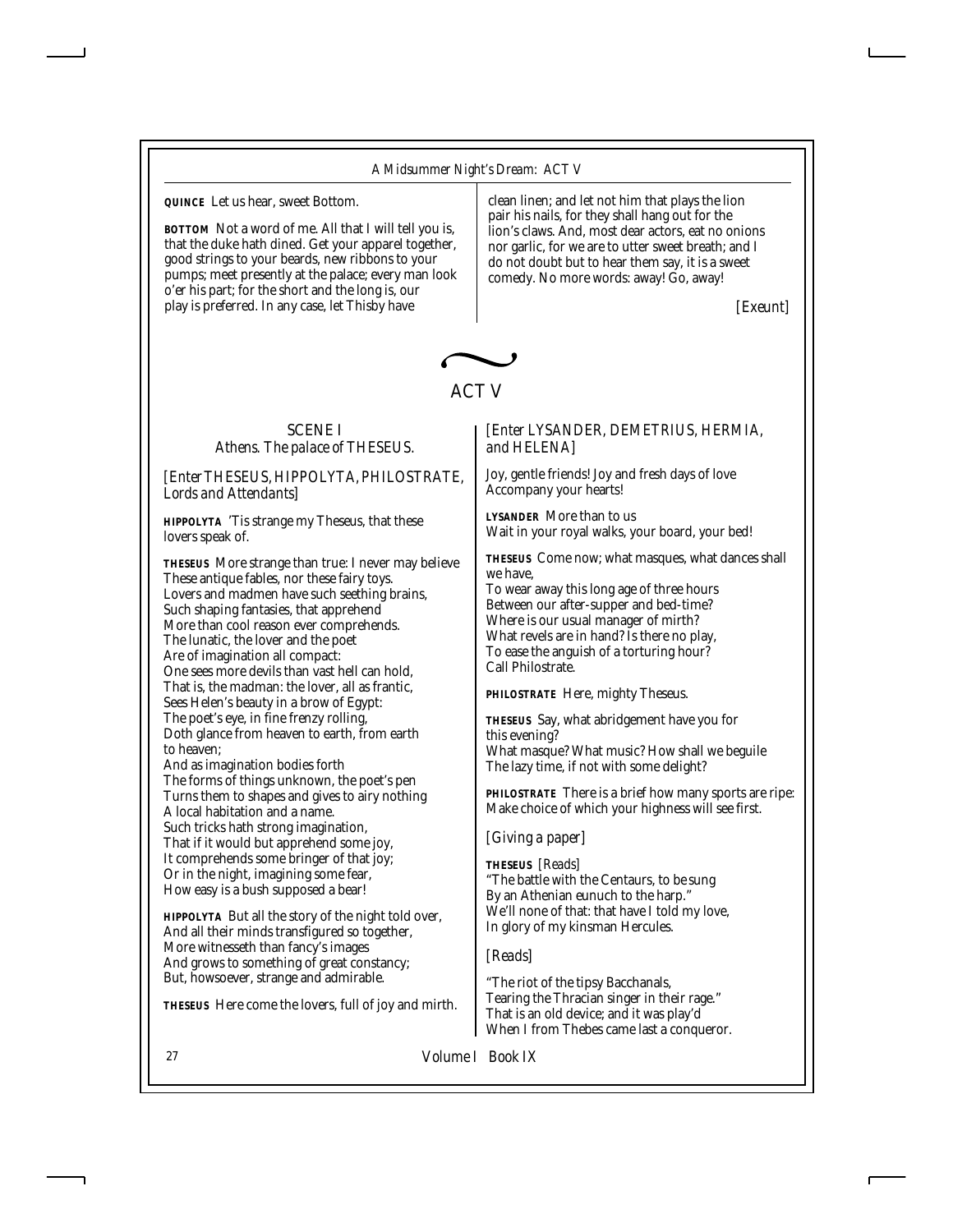#### *A Midsummer Night's Dream: ACT V*

#### *[Reads]*

"The thrice three Muses mourning for the death Of Learning, late deceased in beggary." That is some satire, keen and critical, Not sorting with a nuptial ceremony.

#### *[Reads]*

"A tedious brief scene of young Pyramus And his love Thisbe; very tragical mirth." Merry and tragical! Tedious and brief! That is, hot ice and wondrous strange snow. How shall we find the concord of this discord?

*PHILOSTRATE* A play there is, my lord, some ten words long,

Which is as brief as I have known a play; But by ten words, my lord, it is too long, Which makes it tedious; for in all the play There is not one word apt, one player fitted: And tragical, my noble lord, it is; For Pyramus therein doth kill himself. Which, when I saw rehearsed, I must confess, Made mine eyes water; but more merry tears The passion of loud laughter never shed.

*THESEUS* What are they that do play it?

*PHILOSTRATE* Hard-handed men that work in Athens here,

Which never labour'd in their minds till now, And now have toil'd their unbreathed memories With this same play, against your nuptial.

*THESEUS* And we will hear it.

*PHILOSTRATE* No, my noble lord; It is not for you: I have heard it over, And it is nothing, nothing in the world; Unless you can find sport in their intents, Extremely stretch'd and conn'd with cruel pain, To do you service.

*THESEUS* I will hear that play; For never anything can be amiss, When simpleness and duty tender it. Go, bring them in: and take your places, ladies.

#### *[Exit PHILOSTRATE]*

*HIPPOLYTA* I love not to see wretchedness o'er charged And duty in his service perishing.

*THESEUS* Why, gentle sweet, you shall see no such thing.

*HIPPOLYTA* He says they can do nothing in this kind.

*THESEUS* The kinder we, to give them thanks for nothing.

Our sport shall be to take what they mistake: And what poor duty cannot do, noble respect Takes it in might, not merit. Where I have come, great clerks have purposed To greet me with premeditated welcomes; Where I have seen them shiver and look pale, Make periods in the midst of sentences, Throttle their practised accent in their fears And in conclusion dumbly have broke off, Not paying me a welcome. Trust me, sweet, Out of this silence yet I pick'd a welcome; And in the modesty of fearful duty I read as much as from the rattling tongue Of saucy and audacious eloquence. Love, therefore, and tongue-tied simplicity In least speak most, to my capacity.

#### *[Re-enter PHILOSTRATE]*

*PHILOSTRATE* So please your grace, the Prologue is address'd.

*THESEUS* Let him approach.

*[Flourish of trumpets]*

#### *[Enter QUINCE for the Prologue]*

*PROLOGUE* If we offend, it is with our good will. That you should think, we come not to offend, But with good will. To show our simple skill, That is the true beginning of our end. Consider then we come but in despite. We do not come as minding to contest you, Our true intent is. All for your delight We are not here. That you should here repent you, The actors are at hand and by their show You shall know all that you are like to know.

*THESEUS* This fellow doth not stand upon points.

*LYSANDER* He hath rid his prologue like a rough colt; he knows not the stop. A good moral, my lord: it is not enough to speak, but to speak true.

*HIPPOLYTA* Indeed he hath played on his prologue like a child on a recorder; a sound, but not in government.

*THESEUS* His speech, was like a tangled chain; nothing impaired, but all disordered. Who is next?

*[Enter Pyramus and Thisbe, Wall, Moonshine, and Lion]*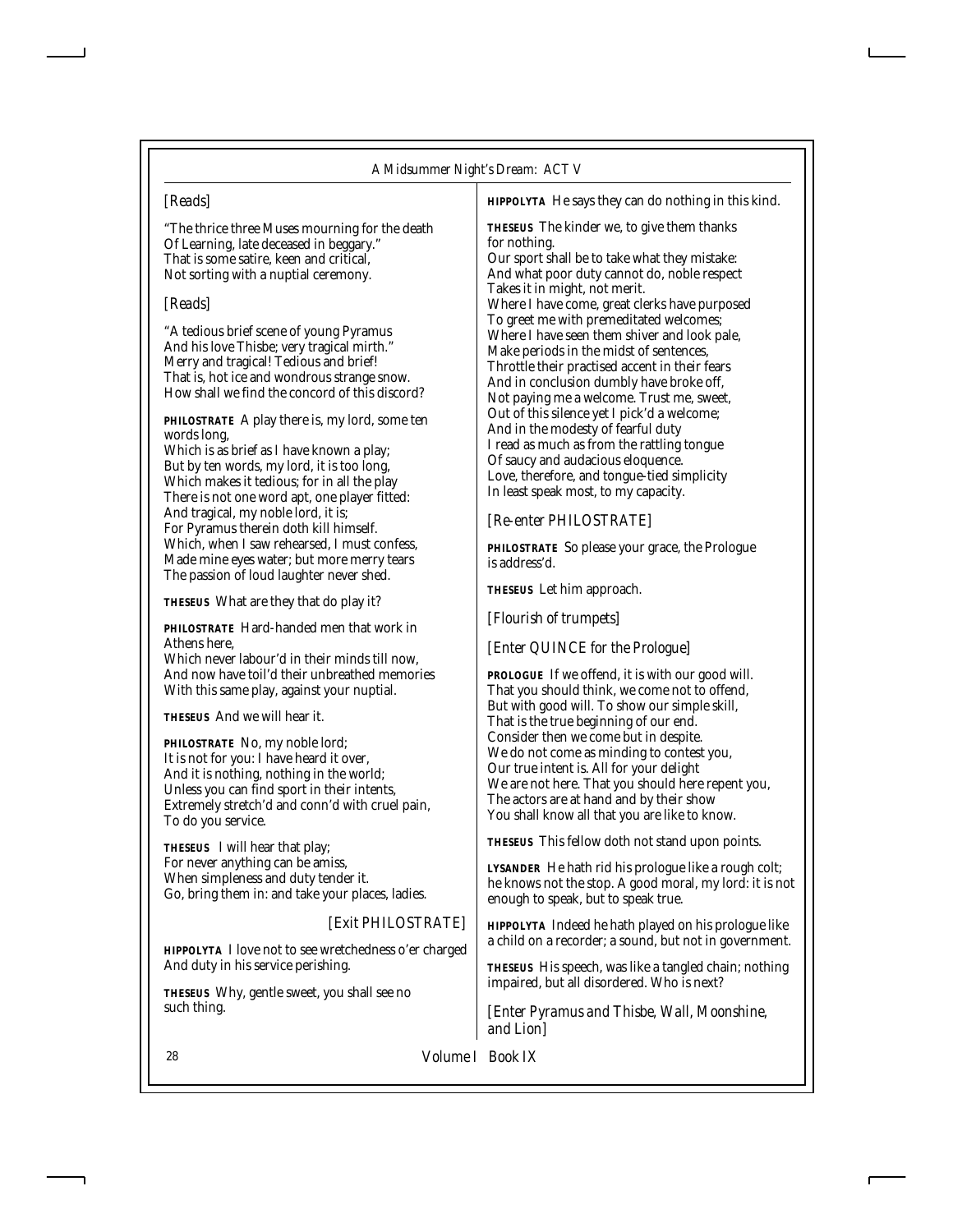*PROLOGUE* Gentles, perchance you wonder at this show;

But wonder on, till truth make all things plain. This man is Pyramus, if you would know; This beauteous lady Thisby is certain. This man, with lime and rough-cast, doth present Wall, that vile Wall which did these lovers sunder; And through Wall's chink, poor souls, they are content To whisper. At the which let no man wonder. This man, with lanthorn, dog, and bush of thorn, Presenteth Moonshine; for, if you will know, By moonshine did these lovers think no scorn To meet at Ninus' tomb, there, there to woo. This grisly beast, which Lion hight by name, The trusty Thisby, coming first by night, Did scare away, or rather did affright; And, as she fled, her mantle she did fall, Which Lion vile with bloody mouth did stain. Anon comes Pyramus, sweet youth and tall, And finds his trusty Thisby's mantle slain: Whereat, with blade, with bloody blameful blade, He bravely broach'd is boiling bloody breast; And Thisby, tarrying in mulberry shade, His dagger drew, and died. For all the rest, Let Lion, Moonshine, Wall, and lovers twain At large discourse, while here they do remain.

#### *[Exeunt Prologue, Thisbe, Lion, and Moonshine]*

*THESEUS* I wonder if the lion be to speak.

*DEMETRIUS* No wonder, my lord: one lion may, when many asses do.

*WALL* In this same interlude it doth befall That I, one Snout by name, present a wall; And such a wall, as I would have you think, That had in it a crannied hole or chink, Through which the lovers, Pyramus and Thisby, Did whisper often very secretly. This loam, this rough-cast and this stone doth show That I am that same wall; the truth is so: And this the cranny is, right and sinister, Through which the fearful lovers are to whisper.

*THESEUS* Would you desire lime and hair to speak better?

*DEMETRIUS* It is the wittiest partition that ever I heard discourse, my lord.

*[Enter Pyramus]*

*THESEUS* Pyramus draws near the wall: silence!

*PYRAMUS* O grim-look'd night! O night with hue so black!

O night, which ever art when day is not! O night, O night! Alack, alack, alack, I fear my Thisby's promise is forgot! And thou, O wall, O sweet, O lovely wall, That stand'st between her father's ground and mine! Thou wall, O wall, O sweet and lovely wall, Show me thy chink, to blink through with mine eyne!

#### *[Wall holds up his fingers]*

Thanks, courteous wall: Jove shield thee well for this! But what see I? No Thisby do I see. O wicked wall, through whom I see no bliss! Cursed be thy stones for thus deceiving me!

*THESEUS* The wall, methinks, being sensible, should curse again.

*PYRAMUS* No, in truth, sir, he should not. "Deceiving me" is Thisby's cue: she is to enter now, and I am to spy her through the wall. You shall see, it will fall pat as I told you. Yonder she comes.

#### *[Enter Thisbe]*

*THISBE* O wall, full often hast thou heard my moans, For parting my fair Pyramus and me! My cherry lips have often kiss'd thy stones, Thy stones with lime and hair knit up in thee.

*PYRAMUS* I see a voice: now will I to the chink, To spy an I can hear my Thisby's face. Thisby!

*THISBE* My love thou art, my love I think.

*PYRAMUS* Think what thou wilt, I am thy lover's grace; And, like Limander, am I trusty still.

*THISBE* And I like Helen, till the Fates me kill.

*PYRAMUS* Not Shafalus to Procrus was so true.

*THISBE* As Shafalus to Procrus, I to you.

*PYRAMUS* O kiss me through the hole of this vile wall!

*THISBE* I kiss the wall's hole, not your lips at all.

*PYRAMUS* Wilt thou at Ninny's tomb meet me straightway?

*THISBE* 'Tide life, 'tide death, I come without delay.

*[Exeunt Pyramus and Thisbe]*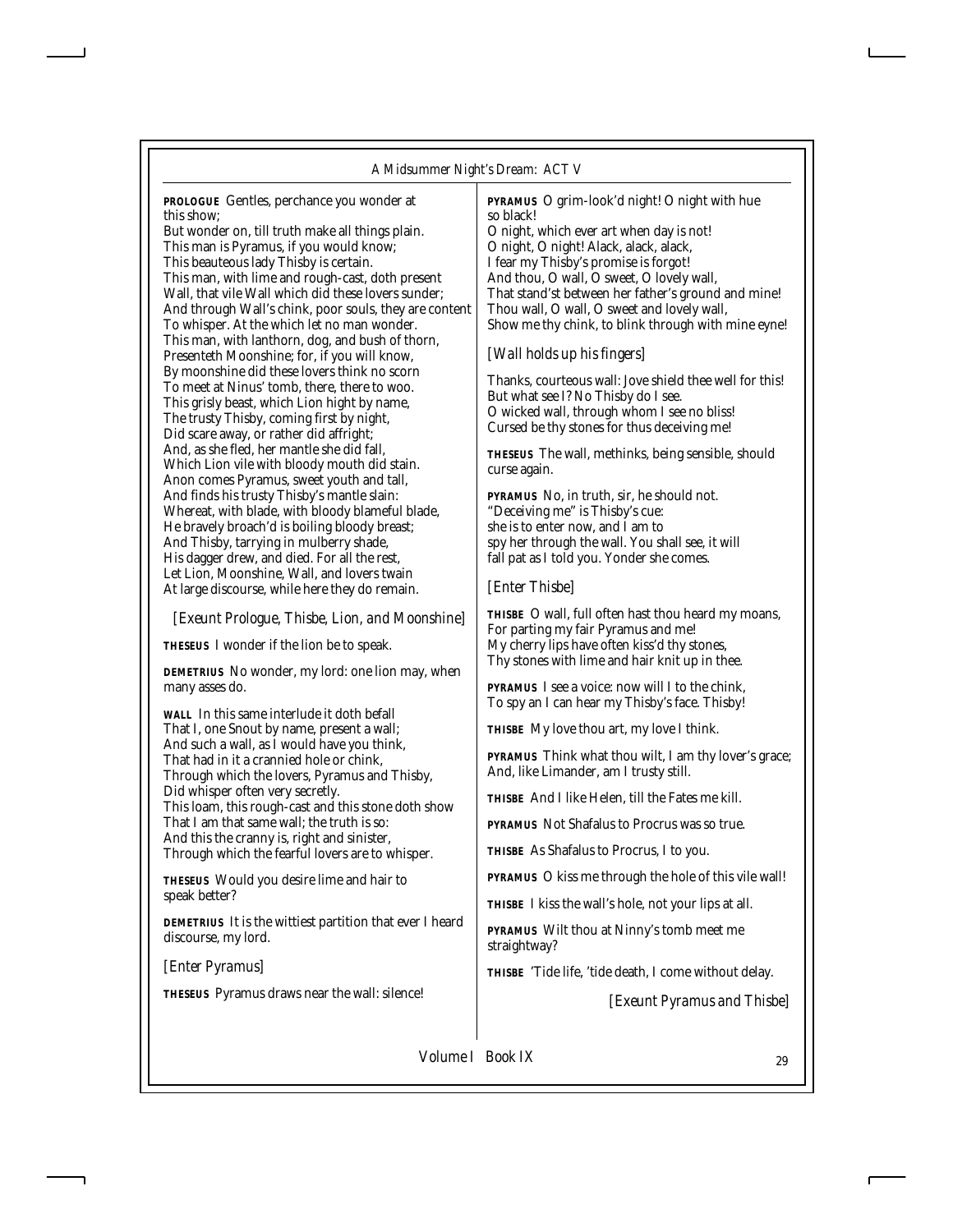*WALL* Thus have I, Wall, my part discharged so; And, being done, thus Wall away doth go.

*[Exit]*

*THESEUS* Now is the mural down between the two neighbours.

*DEMETRIUS* No remedy, my lord, when walls are so wilful to hear without warning.

*HIPPOLYTA* This is the silliest stuff that ever I heard.

*THESEUS* The best in this kind are but shadows; and the worst are no worse, if imagination amend them.

*HIPPOLYTA* It must be your imagination then, and not theirs.

*THESEUS* If we imagine no worse of them than they of themselves, they may pass for excellent men. Here come two noble beasts in, a man and a lion.

#### *[Enter Lion and Moonshine]*

*LION* You, ladies, you, whose gentle hearts do fear The smallest monstrous mouse that creeps on floor, May now perchance both quake and tremble here, When lion rough in wildest rage doth roar. Then know that I, one Snug the joiner, am A lion-fell, nor else no lion's dam; For, if I should as lion come in strife Into this place, 'twere pity on my life.

*THESEUS* A very gentle beast, of a good conscience.

*DEMETRIUS* The very best at a beast, my lord, that e'er I saw.

*LYSANDER* This lion is a very fox for his valour.

*THESEUS* True; and a goose for his discretion.

*DEMETRIUS* Not so, my lord; for his valour cannot carry his discretion; and the fox carries the goose.

*THESEUS* His discretion, I am sure, cannot carry his valour; for the goose carries not the fox. It is well: leave it to his discretion, and let us listen to the moon.

*MOONSHINE* This lanthorn doth the horned moon present;—

*DEMETRIUS* He should have worn the horns on his head.

*THESEUS* He is no crescent, and his horns are invisible within the circumference.

*MOONSHINE* This lanthorn doth the horned moon present;

Myself the man i' the moon do seem to be.

*THESEUS* This is the greatest error of all the rest: the man should be put into the lanthorn. How is it else the man i' the moon?

*DEMETRIUS* He dares not come there for the candle; for, you see, it is already in snuff.

*HIPPOLYTA* I am aweary of this moon: would he would change!

*THESEUS* It appears, by his small light of discretion, that he is in the wane; but yet, in courtesy, in all reason, we must stay the time.

*LYSANDER* Proceed, Moon.

*MOONSHINE* All that I have to say, is, to tell you that the lanthorn is the moon; I, the man in the moon; this thorn-bush, my thorn-bush; and this dog, my dog.

*DEMETRIUS* Why, all these should be in the lanthorn; for all these are in the moon. But, silence! Here comes Thisbe.

*[Enter Thisbe]*

*THISBE* This is old Ninny's tomb. Where is my love?

**LION** *[Roaring]* Oh—

*[Thisbe runs off]*

*DEMETRIUS* Well roared, Lion.

*THESEUS* Well run, Thisbe.

*HIPPOLYTA* Well shone, Moon. Truly, the moon shines with a good grace.

*[The Lion shakes Thisbe's mantle, and exit]*

*THESEUS* Well moused, Lion.

*LYSANDER* And so the lion vanished.

*DEMETRIUS* And then came Pyramus.

*[Enter Pyramus]*

*PYRAMUS* Sweet Moon, I thank thee for thy sunnybeams; I thank thee, Moon, for shining now so bright; For, by thy gracious, golden, glittering gleams, I trust to take of truest Thisby sight.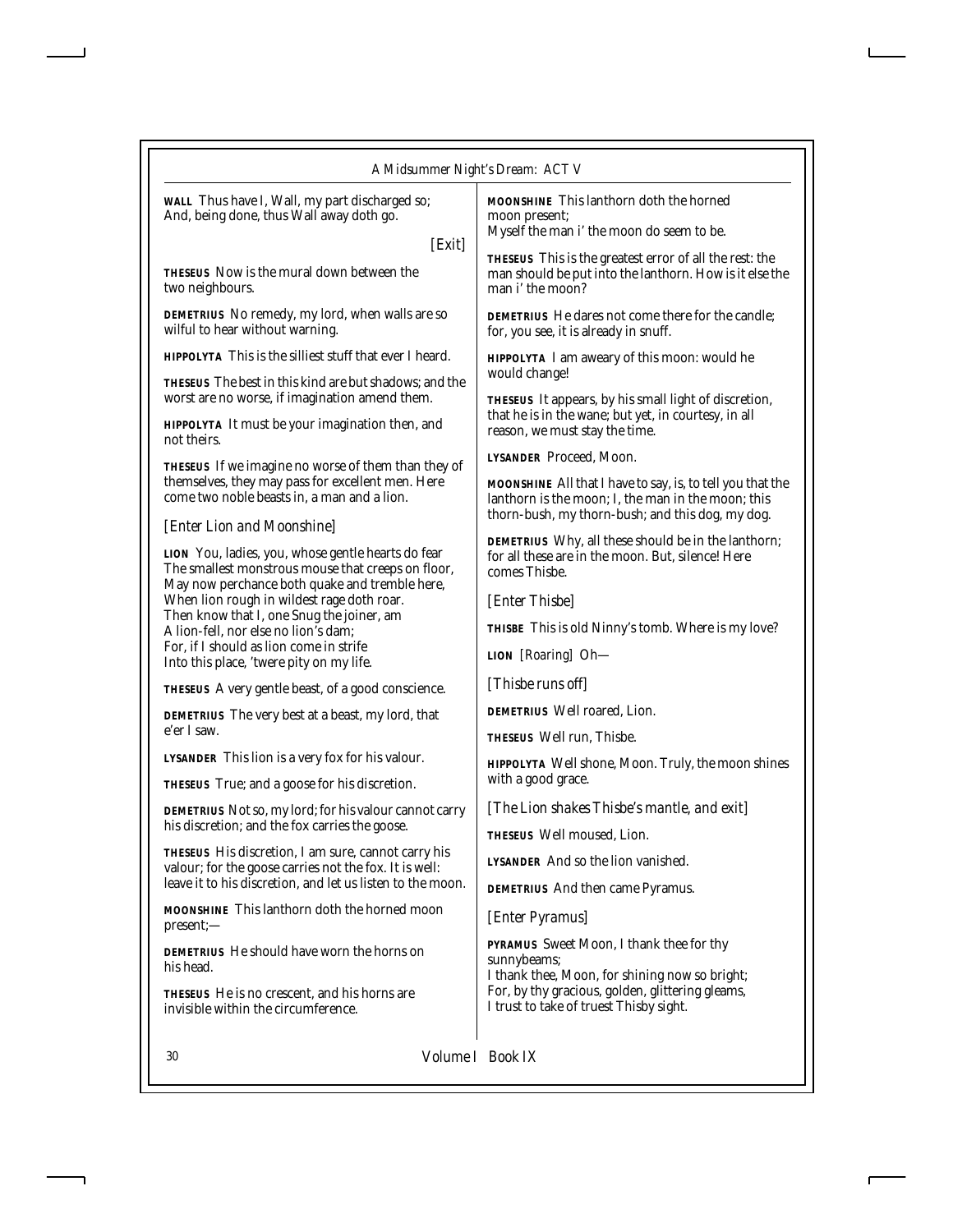But stay, O spite! But mark, poor knight, What dreadful dole is here! Eyes, do you see? How can it be? O dainty duck! O dear! Thy mantle good, What, stain'd with blood! Approach, ye Furies fell! O Fates, come, come, Cut thread and thrum; Quail, crush, conclude, and quell!

*THESEUS* This passion, and the death of a dear friend, would go near to make a man look sad.

*HIPPOLYTA* Beshrew my heart, but I pity the man.

*PYRAMUS* O wherefore, Nature, didst thou lions frame? Since lion vile hath here deflower'd my dear: Which is—no, no—which was the fairest dame That lived, that loved, that liked, that look'd with cheer.

> Come, tears, confound; Out, sword, and wound The pap of Pyramus; Ay, that left pap, Where heart doth hop:

#### *[Stabs himself]*

Thus die I, thus, thus, thus. Now am I dead, Now am I fled; My soul is in the sky: Tongue, lose thy light; Moon take thy flight:

*[Exit Moonshine]*

Now die, die, die, die, die.

#### *[Dies]*

*DEMETRIUS* No die, but an ace, for him; for he is but one.

*LYSANDER* Less than an ace, man; for he is dead; he is nothing.

*THESEUS* With the help of a surgeon he might yet recover, and prove an ass.

*HIPPOLYTA* How chance Moonshine is gone before Thisbe comes back and finds her lover?

*THESEUS* She will find him by starlight. Here she comes; and her passion ends the play.

#### *[Re-enter Thisbe]*

*HIPPOLYTA* Methinks she should not use a long one for such a Pyramus: I hope she will be brief.

*DEMETRIUS* A mote will turn the balance, which Pyramus, which Thisbe, is the better; he for a man, God warrant us; she for a woman, God bless us.

*LYSANDER* She hath spied him already with those sweet eyes.

*DEMETRIUS* And thus she means, videlicet:—

*THISBE* Asleep, my love? What, dead, my dove? O Pyramus, arise! Speak, speak. Quite dumb? Dead, dead? A tomb Must cover thy sweet eyes. These My lips, This cherry nose, These yellow cowslip cheeks, Are gone, are gone: Lovers, make moan: His eyes were green as leeks. O Sisters Three, Come, come to me, With hands as pale as milk; Lay them in gore, Since you have shore With shears his thread of silk. Tongue, not a word: Come, trusty sword; Come, blade, my breast imbrue:

#### *[Stabs herself]*

And, farewell, friends; Thus Thisby ends: Adieu, adieu, adieu.

#### *[Dies]*

*THESEUS* Moonshine and Lion are left to bury the dead.

*DEMETRIUS* Ay, and Wall too.

**BOTTOM** *[Starting up]* No assure you; the wall is down that parted their fathers. Will it please you to see the epilogue, or to hear a Bergomask dance between two of our company?

*THESEUS* No epilogue, I pray you; for your play needs no excuse. Never excuse; for when the players are all dead, there needs none to be blamed. Marry, if he that writ it had played Pyramus and hanged himself in Thisbe's garter, it would have been a fine tragedy: and so it is, truly; and very notably